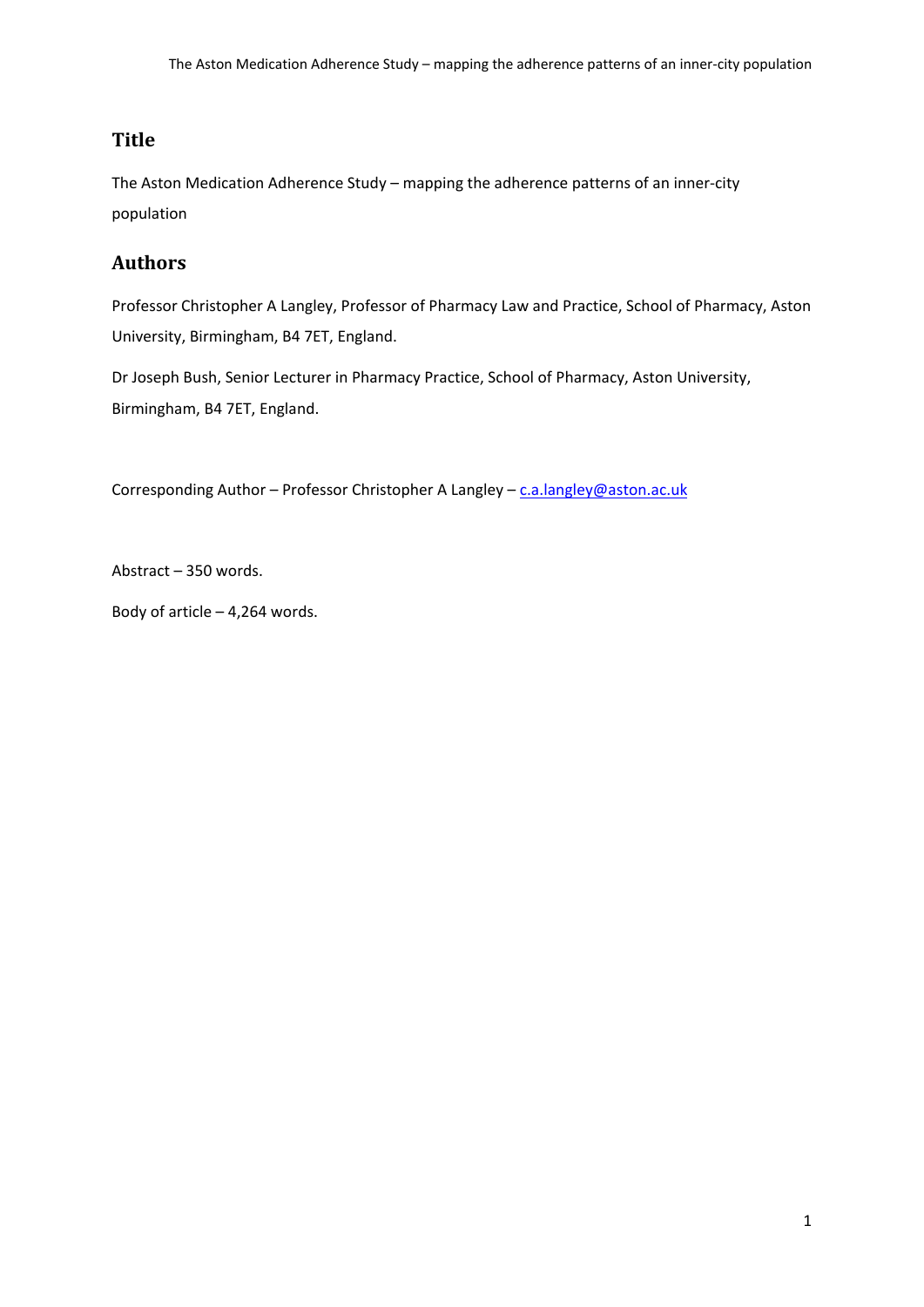# **Abstract**

## **Background**

The Aston Medication Adherence Study was designed to examine non-adherence to prescribed medicines within an inner-city population using general practice (GP) prescribing data.

## **Objective**

To examine non-adherence patterns to prescribed oral medications within three chronic disease states and to compare differences in adherence levels between various patient groups to assist the routine identification of low adherence amongst patients within the Heart of Birmingham teaching Primary Care Trust (HoBtPCT).

### **Setting**

Patients within the area covered by HoBtPCT (England) prescribed medication for dyslipidaemia, type-2 diabetes and hypothyroidism, between 2000 and 2010 inclusively. HoBtPCT's population was disproportionately young, with seventy per cent of residents from Black and Minority Ethnic groups.

#### **Method**

Systematic computational analysis of all medication issue data from 76 GP surgeries dichotomised patients into two groups (adherent and non-adherent) for each pharmacotherapeutic agent within the treatment groups. Dichotomised groupings were further analysed by recorded patient demographics to identify predictors of lower adherence levels. Results were compared to an analysis of a self-report measure of adherence (using the Modified Morisky Scale© (MMAS-8)) and clinical value data (cholesterol values) from GP surgery records.

#### **Main outcome**

Adherence levels for different patient demographics, for patients within specific long-term treatment groups.

#### **Results**

Analysis within all three groups showed that for patients with the following characteristics, adherence levels were statistically lower than for others; patients: younger than 60 years of age; whose religion is coded as "Islam"; whose ethnicity is coded as one of the Asian groupings or as "Caribbean", "Other Black" and "African"; whose primary language is coded as "Urdu" or "Bengali"; and whose postcodes indicate that they live within the most socioeconomically deprived areas of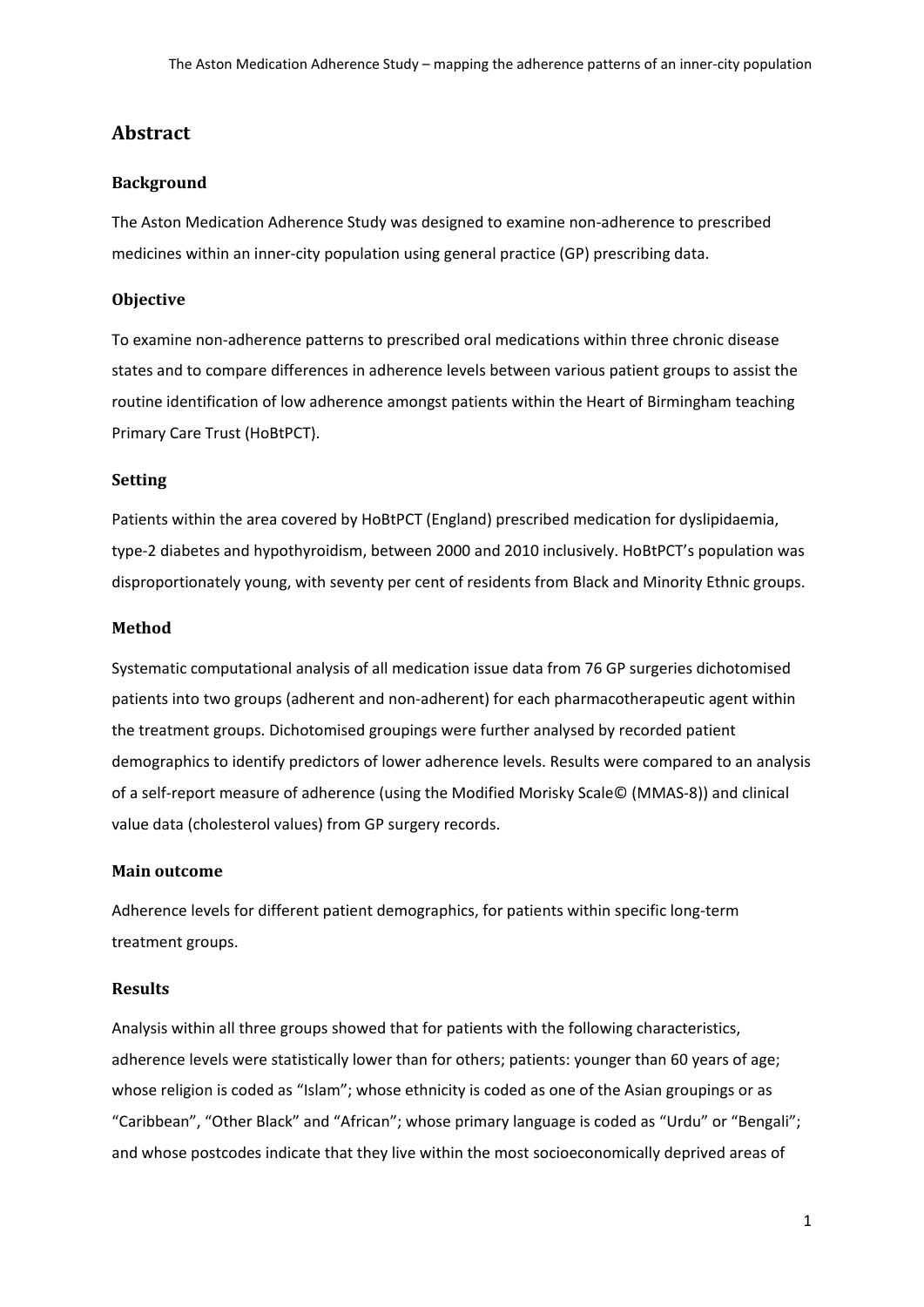HoBtPCT. Statistically significant correlations between adherence status and results from the selfreport measure of adherence and of clinical value data analysis were found.

## **Conclusion**

Using data from GP prescribing systems, a computerised tool to calculate individual adherence levels for oral pharmacotherapy for the treatment of diabetes, dyslipidaemia and hypothyroidism has been developed. The tool has been used to establish non-adherence levels within the three treatment groups and the demographic characteristics indicative of lower adherence levels, which in turn will enable the targeting of interventional support within HoBtPCT.

350 Words

## **Impact of findings on practice**

- The adherence status of patients taking oral pharmacotherapy for dyslipidaemia, type-2 diabetes and hypothyroidism can be predicted by analysis of medication issue data from general practice (GP) surgeries.
- It is possible to identify specific patient demographic factors indicative of lower adherence levels by analysis of recorded demographic data from GP prescribing systems.
- By using information on adherence status and indicative patient demographic groupings, targeted support can be provided to patients to help address barriers to medication adherence.
- Where adherence problems are suspected, a validated self-report adherence questionnaire (the Modified Morisky Scale© (MMAS-8)) could be used within healthcare locations (general practice surgeries, community pharmacies, etc.) to assist in the identification of low adherence levels in patients taking oral pharmacotherapy for dyslipidaemia, type-2 diabetes and hypothyroidism.

## **Keywords**

Diabetes, Dyslipidaemia, Hypothyroidism, Medication adherence, Modified Morisky Scale, United Kingdom.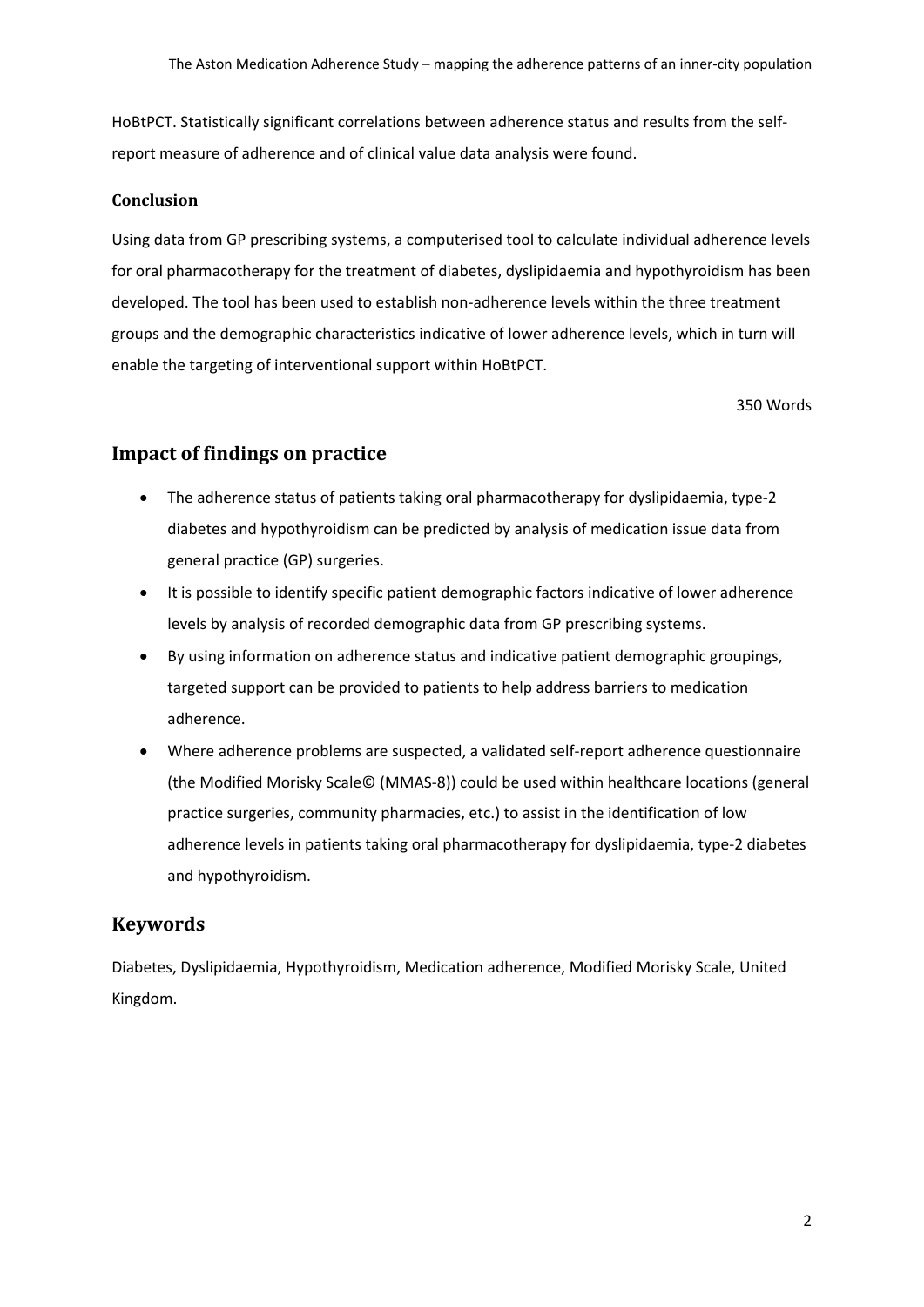# **Introduction**

Adherence is "*the extent to which the patient's behaviour matches agreed recommendations from the prescriber*". <sup>1</sup> While the accurate measurement of adherence may be complex, in developed nations it is estimated that 30-50% of all prescription medicines for long-term conditions are not taken as prescribed.<sup>2</sup> As the scale of non-adherence to prescribed medicines, and the personal, social and financial costs resulting from this non-adherence have become more apparent, healthcare organisations have placed an increasing focus on obtaining rigorous data to inform both commissioning decisions and the development of suitable policies designed to ameliorate the impact of non-adherence.

A number of approaches to measuring adherence have been adopted. Subjective (or 'indirect') strategies for measuring medication adherence focus largely on patient self-reporting. However, interpreting such reports is often problematic. Cramer and Mattson $3$  reported that patients who 'admit' to not following recommendations tend to describe their behaviour accurately, whereas, patients who deny a failure to follow treatment advice have a tendency to report their behaviour inaccurately.<sup>4</sup> Both 'adherence diaries' kept by patients and visual analogue scales of adherence overestimate adherence when compared to adherence measured objectively by electronic monitoring devices.<sup>5-6</sup> Other indirect measures include pill counts and clinician assessments but these have been found to overestimate adherence and are impractical for large populations.<sup>7-8</sup> Objective (or 'direct') strategies usually involve the measurement of a chemical (i.e. a marker or metabolite) in a bodily fluid (i.e. blood or urine). However, such measurements are not available for all medications, are expensive and are also impractical in large populations.<sup>9</sup>

Healthcare databases can be used to check when, for example, prescriptions are initially filled, refilled over the duration of treatment or are prematurely discontinued. Limitations associated with the use of such databases include an inability to determine if the patient actually consumed the prescribed medicine (i.e. obtaining the medicine does not ensure its use) and the potential for incomplete data sets (data may not be routinely captured and patients are free to use more than one pharmacy). However, the efficiency of using such databases for studies of adherence in large populations is highly advantageous where data is deemed to be complete and GP prescribing data appears to be predictive of subsequent pharmacy-based dispensing data with 93% of prescriptions issued by GPs being dispensed within seven days.<sup>7, 10</sup>

1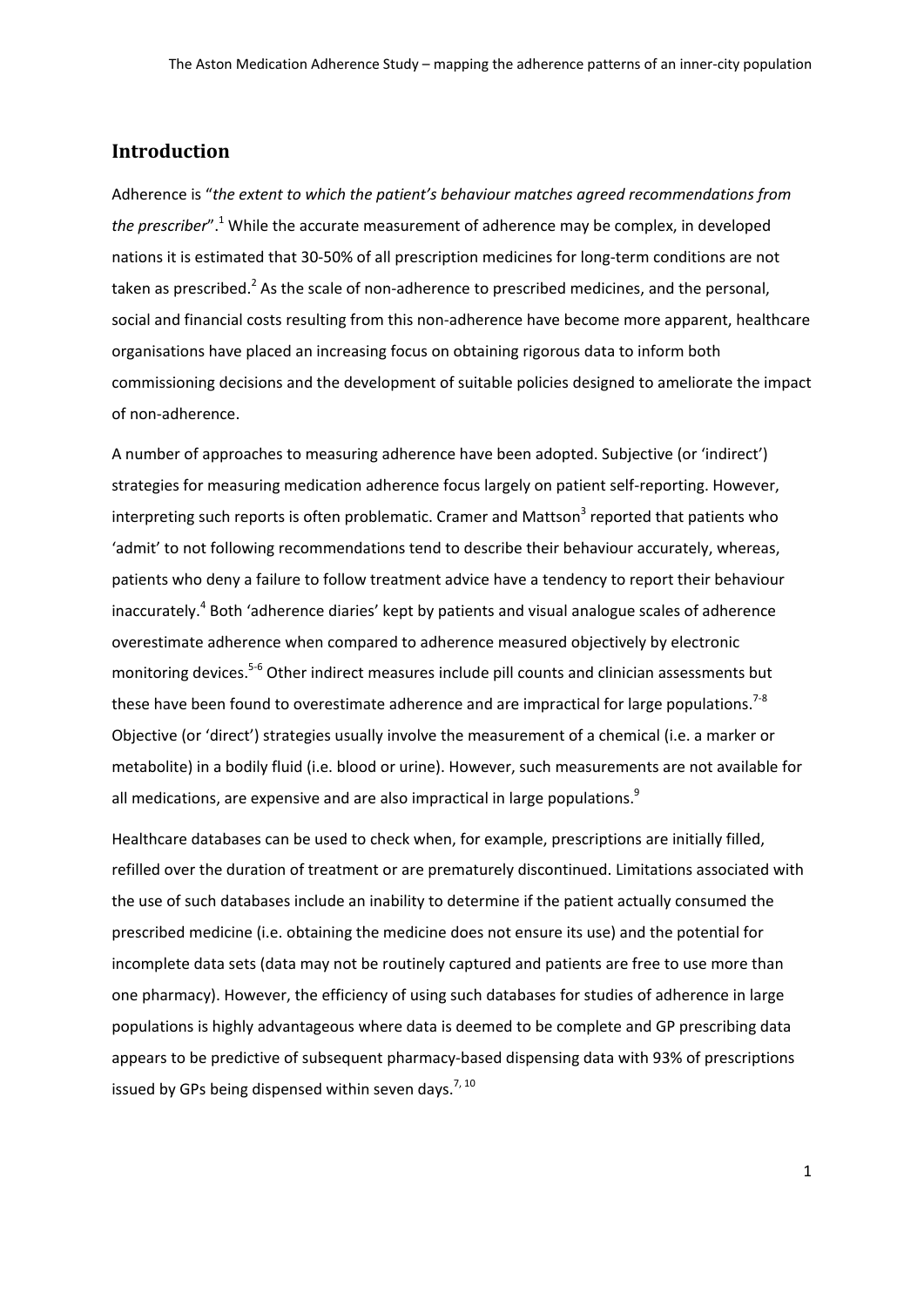A combination of methods is often used in the study of adherence. Farley *et al* examined adherence rates as measured by an electronic monitoring device (Medication Event Monitoring System – MEMS) and pharmacy refill rates alongside measurement of viral load in HIV-infected children.<sup>11</sup> Both MEMS and pharmacy refill adherence rates were associated with virologic response (with MEMS providing the more robust measure).

No single method of measuring adherence has been deemed optimal although in a 2008 Cochrane Review, Haynes *et al* stated *"although objective measures are more expensive, they provide a more accurate measure of true adherence and should be incorporated into studies whenever possible*".12 Furthermore, the WHO advocate a multi-method approach as the state-of the-art measurement of adherence behaviour.<sup>13</sup>

The accurate measurement of adherence can be problematic, particularly amongst large populations. It was against this background that the healthcare organisation responsible for primary care services (at the time of the study) for approximately 300,000 people within the centre of Birmingham, UK (the Heart of Birmingham teaching Primary Care Trust; HoBtPCT), commissioned a study to establish the extent of non-adherence to medication within their geographical area of responsibility (since  $31<sup>st</sup>$  March 2013, National Health Service restructuring has seen the abolition of Primary Care Trusts). HoBtPCT proposed to utilise the findings from the study to influence the design of newly commissioned healthcare interventions to maximise the impact any intervention can have on overall medication adherence levels.

HoBtPCT's population was disproportionately young; almost a third of the resident population was under 19 years of age.<sup>14</sup> Seventy per cent of people in HoBtPCT were from Black and Minority Ethnic (BME) groups; the highest proportion of people from BME groups of any PCT in England.<sup>15</sup> According to the Indices of Multiple Deprivation 2010 (IMD 2010), HoBtPCT was the most socioeconomically deprived PCT in England with two thirds of the population living in neighbourhoods that are in the most deprived quintile of neighbourhoods in England.<sup>14</sup> Unemployment rates, particularly for men, were high. Religious belief played an important part in the lives of a large number of HoBtPCT residents and there were differences in the religious make-up of the population when compared to national (England) statistics. For example, according to 2001 Census data, 41% of HoBtPCT residents identified themselves as Christian (nationally, 72%), 29% identified themselves as Muslim (nationally, 3%), 7% as Sikh (nationally, 0.7%) and 4% as Hindu (nationally, 1.1%) (the remaining groups being either Buddhist, Jewish, "other" religions or where religion was not stated).<sup>16</sup> Therefore, it was imperative that HoBtPCT based any commissioning decisions on data relevant to its specific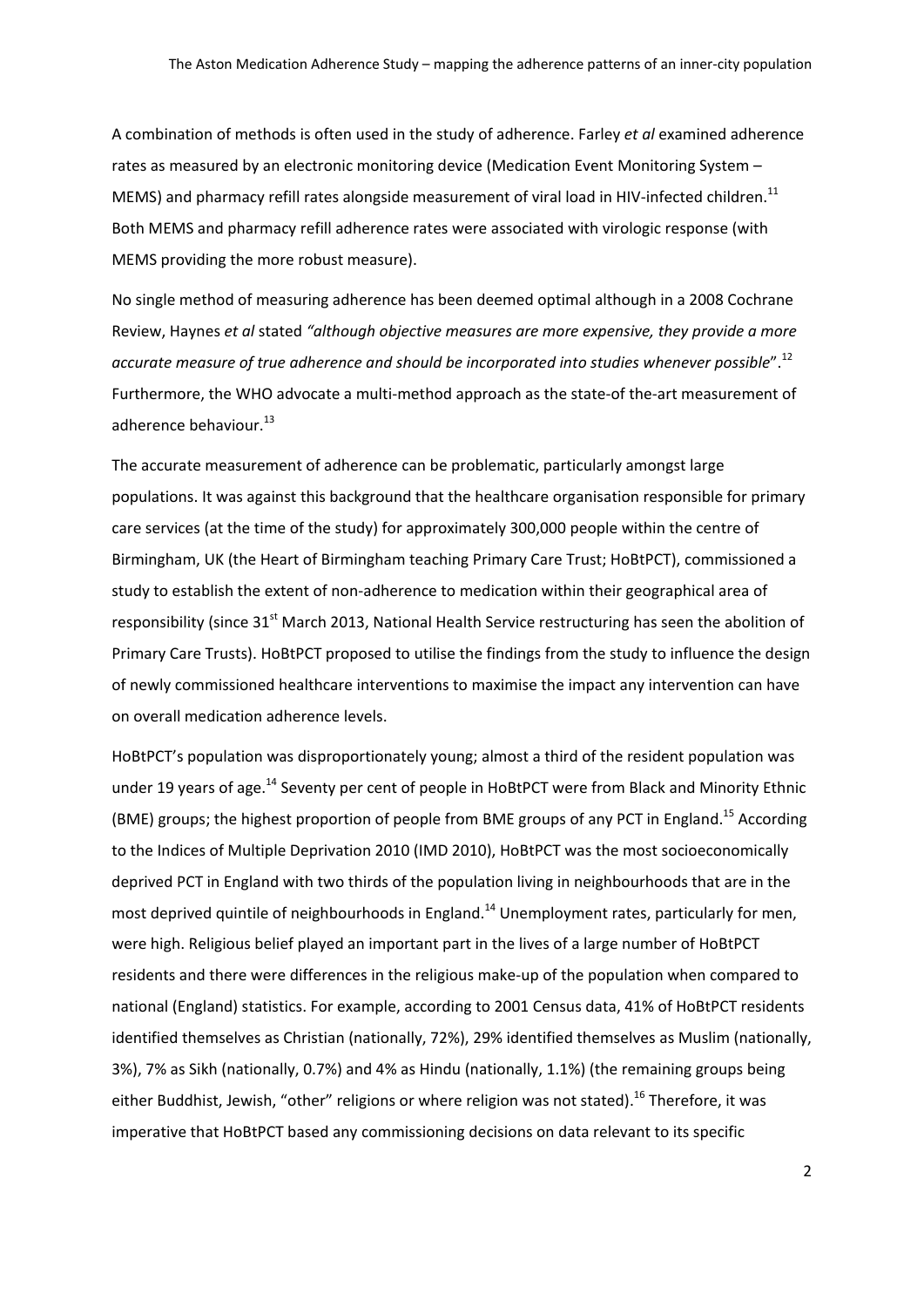population, rather than relying on published studies undertaken within demographically-different populations.

Migration has been a feature of Birmingham life for generations and it continued to be a prominent aspect of life within HoBtPCT making language a major barrier to accessing services.<sup>15</sup> A 'language barrier' did not present exclusively among 'recent' arrivals to HoBtPCT however. One fifth of adults within the parliamentary constituencies in the HoBtPCT area could only read and write English to pre-GCSE level (General Certificate of Secondary Education (GCSE) examinations are taken by students aged 14-16 in secondary education in England, Wales and Northern Ireland) and approximately 64% of dependent children aged 0-15 were estimated to have 'language needs' (an indicator of the proportion of individuals where it is likely that the first language spoken at home is not English).<sup>15</sup> At the time of the study, life expectancy in HoBtPCT was shorter than the England average (76 years for men and 81 years for women versus 78 years and 82 years respectively  $(2006/8 \text{ figures})$ ).<sup>17</sup>

# **Aim of the study**

The aim of the Aston Medication Adherence Study (AMAS) was to examine non-adherence to prescribed medicines in the Heart of Birmingham teaching Primary Care Trust (HoBtPCT).

This paper presents an overview of the results from the part of the AMAS designed to analyse general practice (GP) surgery prescribing data, which had the following objectives:

- To establish the extent of non-adherence to prescribed medication in three treatment groups across HoBtPCT.
- To assess variations in levels of adherence between various patient groups in HoBtPCT.
- To design a system for the routine identification of low adherence amongst patients in HoBtPCT.

## **Method**

## **Database construction**

The methodology involved the analysis of aggregated prescribing data, electronically transferred to Aston University via a secure electronic link, from HoBtPCT. In total, 76 General Practice (GP) surgeries within HoBtPCT supplied data to the interim electronic patient record (iEPR) which was collated at HoBtPCT. The data retrieved related to patients who had any contact with contributing practices within the period between 2000 and 2010 and who were coded within one of three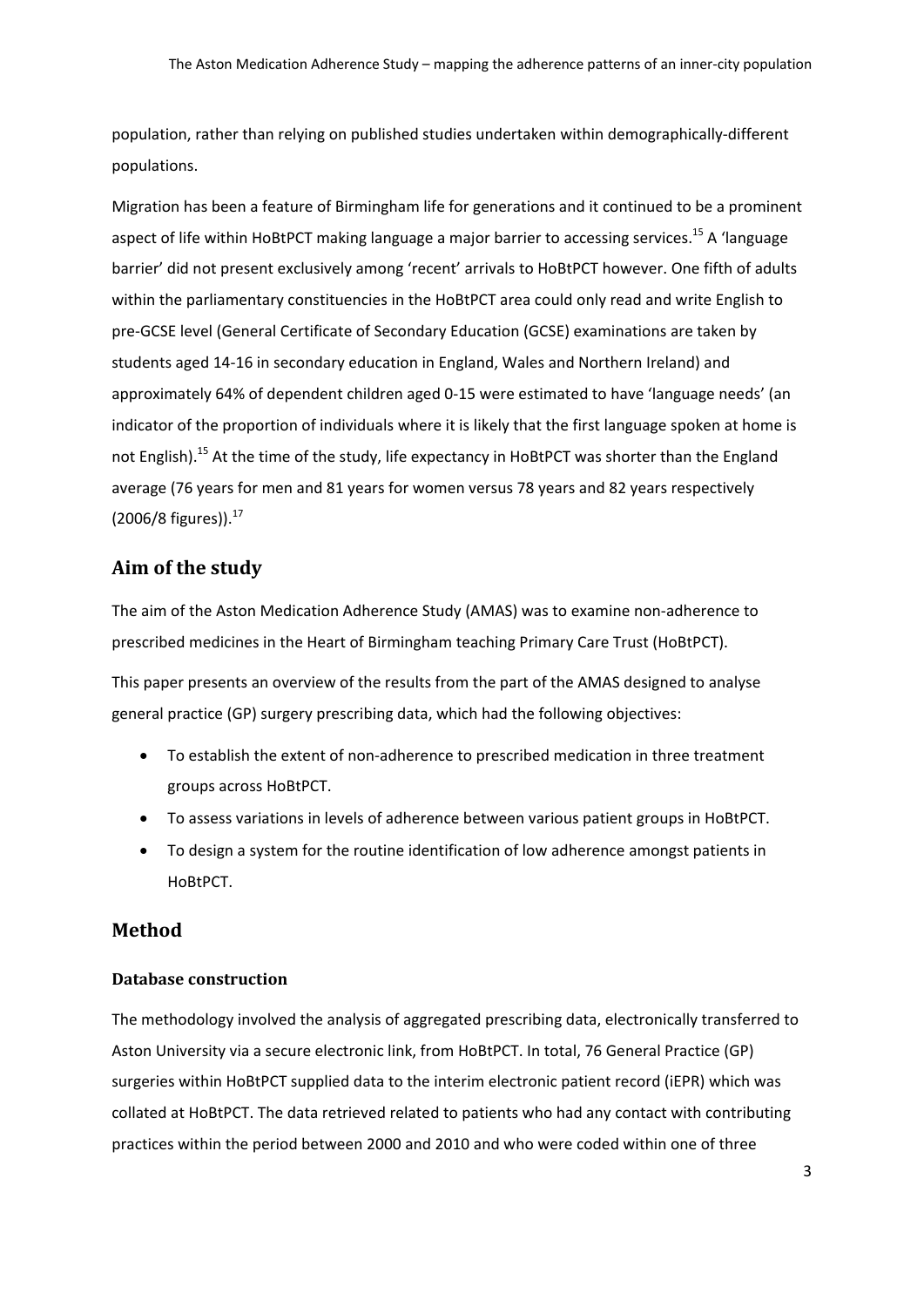condition Read codes (dyslipidaemia, C32%; diabetes type-2, C10%; and hypothyroidism, C0%). Read codes are the standard classification used within UK general practice and provide a hierarchical system of coding for multiple patient phenomena including diagnosis, medication prescribed and a variety of different patient demographic factors (religion, smoking status, etc.). The data extract for transfer was undertaken by the Senior Database Administrator at HoBtPCT who verified the extract by comparison with the iEPR. During subsequent analysis, it was noted that for certain patient factors, complete data were not available (where applicable, this is discussed further below).

A software programme was devised to calculate individual patient Medication Possession Ratios (MPRs) for all medication periods of interest. A medication possession ratio (MPR) is a measure of whether a patient has been issued with sufficient prescriptions to last them over a specific period of time. It is calculated as follows:

Amount of medication supplied (i.e. prescription quantity)/Amount required over a particular period

Although not a definitive indicator of adherence to a medication regimen (as outlined above), previous research has shown that a low MPR value is a valid indicator of non-adherence.<sup>7, 18</sup> For this project, adherence was taken as MPR ≥0.8.

Owing to the large time period covered by the data extraction, it was possible for patients to have more than one episode of a particular presentation of a medication (i.e. two or more separate periods of administration with a period of non-administration of that medication in between). To accommodate this, MPRs were calculated in "runs". For each patient, a run commenced when an individual patient was first prescribed a medication for a relevant condition (or were being prescribed the medication at the start of the study period). The time between the first prescription and last prescription in the run (within the study period) was calculated and this was compared to the amount of medication prescribed. A run continued as long as subsequent prescriptions were present for the medication unless:

- the dosage frequency of the prescribed medication was changed;
- there was a gap of 252 days between prescriptions for the medication of interest. This was to ensure that if a patient stopped and restarted a medication, this medication gap was accounted for. This figure was chosen because some patients had prescriptions issued to cover up to a six-month period;
- no other prescriptions were found; or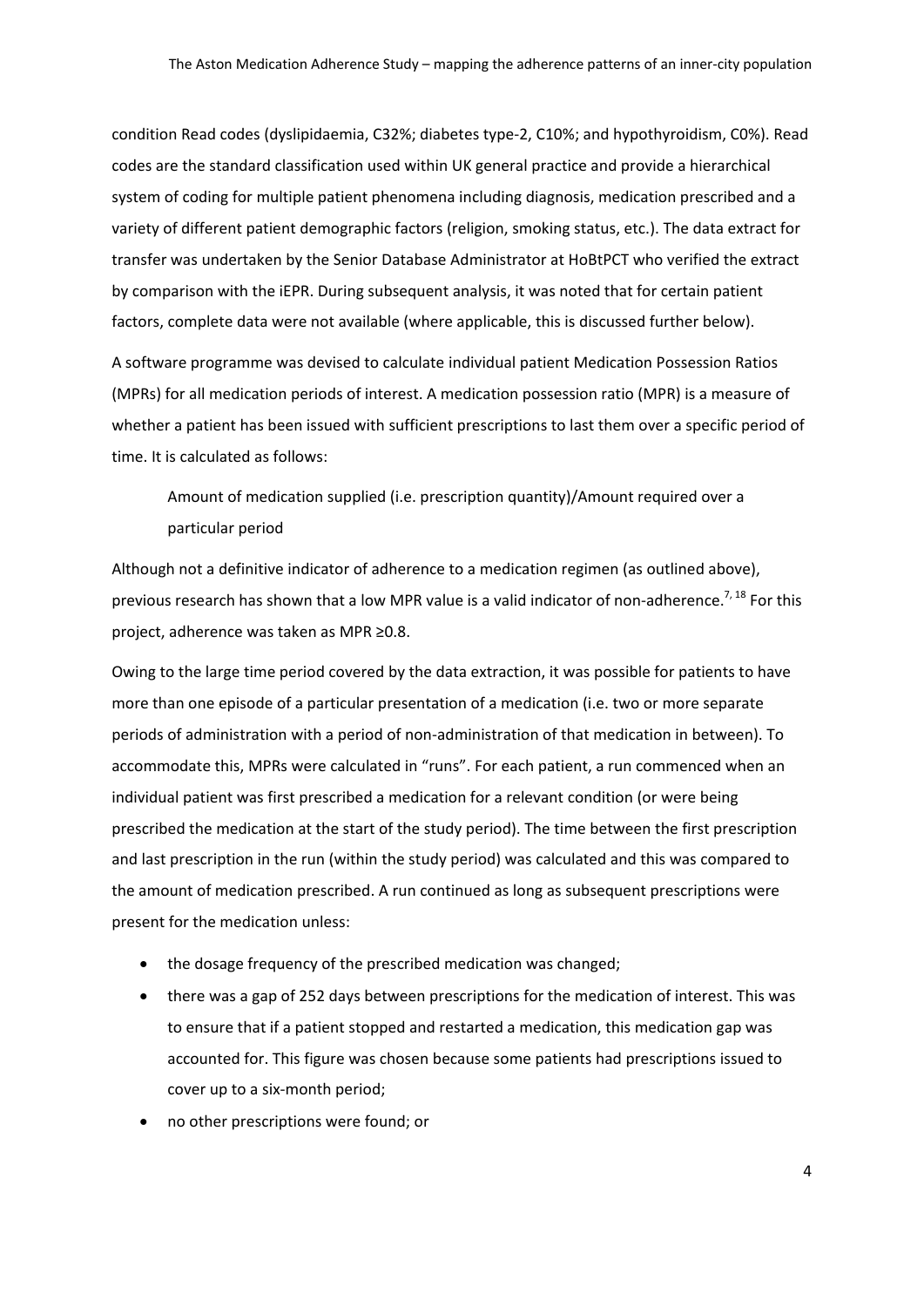• the patient was prescribed an alternative medication for their condition.

The run was only reported if the patient was prescribed the medication for greater than 84 days (a three month period, based on a pharmaceutical month of 28 days).This was to allow for an initial period of adjustment time when the patient started the medication.

### **Analysis of the data**

For all three conditions, the computer model was able to generate MPRs for each individual patient run and link each MPR to individual patient demographics. Over one million individual prescription issues were analysed to generate the patient runs (as described above) for these three conditions as follows:

- Diabetes 489,379 prescription issues; 30,949 runs from 9,445 unique patients.
- Dyslipidaemia 278,894 prescription issues; 17,606 runs from 8,568 unique patients.
- Hypothyroid 239,609 prescription issues; 16,942 runs from 5,674 unique patients.

For each of the three datasets, a single output was assembled detailing each individual run alongside extracted patient demographics and calculated MPR values. For some patient medication runs within the diabetes dataset (n=238) it was not possible to calculate an MPR owing to unclear dosage information in the database for medication where multiple dosing frequencies are possible. For subsequent analysis, these patient runs were removed from the database.

For analysis by individual demographic values (gender, age, religion, ethnicity, language and socioeconomic deprivation), calculated MPR values for last medication runs were analysed by recorded patient characteristics. Owing to variations in the level of recording of certain patient factors within the general practice databases, some data were missing from the analysis and so relevant patients were excluded from certain analysis; therefore, within the Results, individual "n" values are provided for each comparison as analysed populations varied. All primary analysis was repeated firstly limiting by gender group and secondly limiting the length of time the patient had been taking the medication (i.e. those patients who had been on the medication in question a minimum of one, two, three and four years). This enabled the identification of any gender effect on any statistically significant differences to be identified and to ascertain whether any identified factors remain if patients are taking the medication long-term.

Owing to space constraints, results are presented at the condition-level only, with graphical representation of the data for the analysis of the diabetes data. Further detailed analysis by individual pharmacotherapeutic agent and graphical presentation of the data analysis from the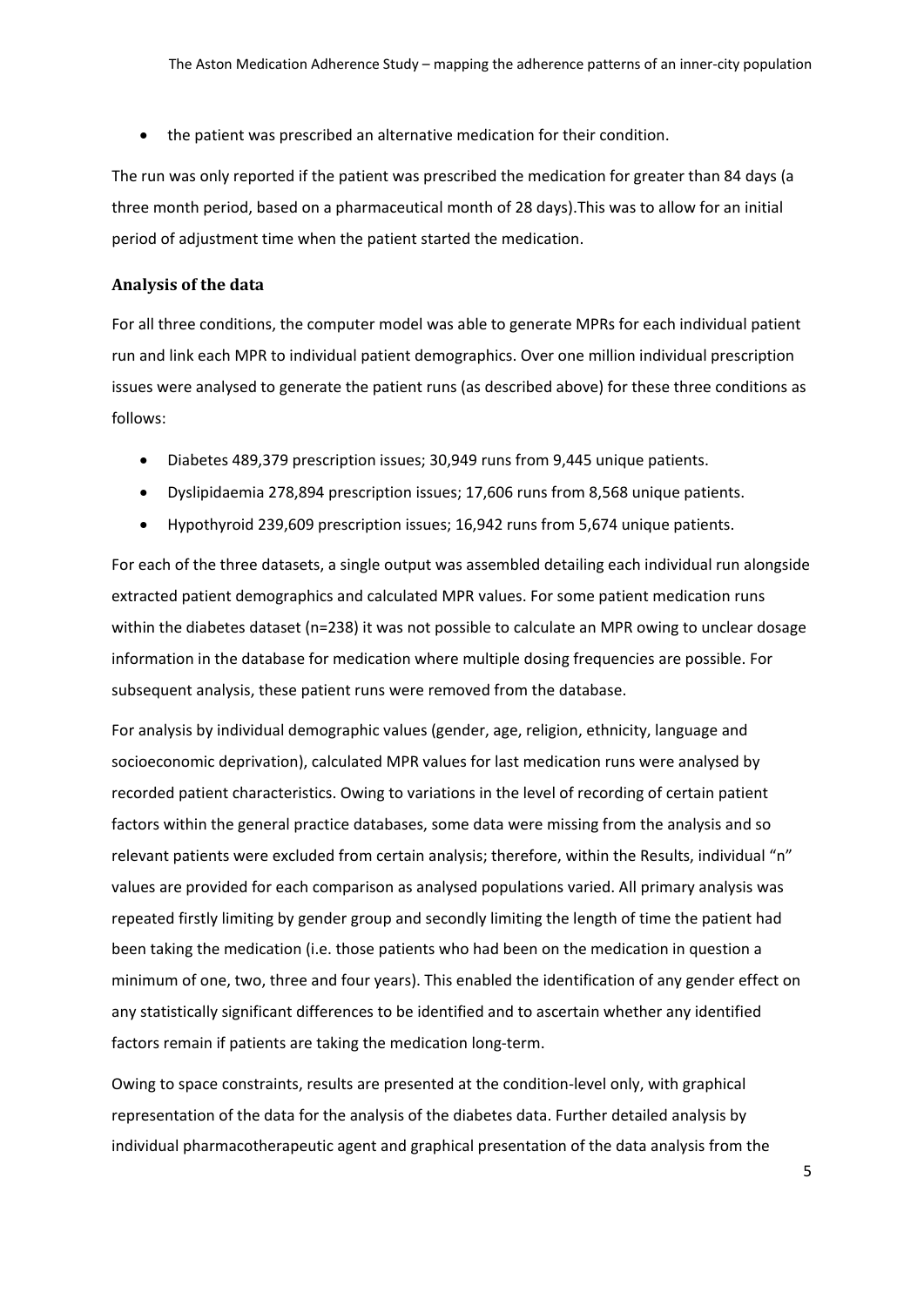dyslipidaemia and hypothyroid databases can be found within the project report.<sup>19</sup> Results from the demographic analysis are presented for last patient runs only. The Chi-square test of association was used to assess the significance of any correlations between variables (p<0.05).

#### **Data comparison**

The calculated MPRs were investigated further by triangulation of a selection of the results with available corresponding clinical values from the supplied data, and self-report medication adherence as measured by the 8-item Modified Morisky Scale© (MMAS-8).

The MMAS-8 was included in a questionnaire which was distributed to a sample of 4,000 patients for whom their last run extended into 2011 (the time of the study). These patients were selected in order to reduce the likelihood that their medication had been stopped in the interregnum between transfer of the prescribing data and distribution of the questionnaire. Patients within the sample were stratified by treatment group and adherence status (dichotomised into adherent and nonadherent groups). Questionnaire packs were assembled containing the MMAS-8 questionnaire in four languages (English, Punjabi, Urdu and Bengali; the four most common first languages (in order) according to analysis of the datasets transferred from HoBtPCT), along with a covering letter (in all four languages) and reply-paid envelope, and mailed via HoBtPCT to preserve patient anonymity. Unique database numbers were used to link questionnaire returns with database entries. Questionnaire translation was undertaken by a specialist translation service and translation validity was verified via reverse translation using a different specialist translation service.

## **Ethical approval**

Approval was obtained from the Local NHS Research Ethics Committee, the Aston University Research Ethics Committee, NHS Research and Development, and the local NHS Caldicott Guardian prior to commencing data collection or analysis.

## **Results**

## **Database analysis**

Overall patient adherence levels (examining all patient runs across the period covered by the data) varied by condition; over three quarters of patients were identified as being adherent to hypothyroid medication (78.4% (n=13,279/16,942)), with the adherence rates for diabetes medication and dyslipidaemia medication being similar to each other at around two thirds (67.5% (n=20,885/30,949) and 67.0% (n=11,796/17,606) respectively). When patient adherence levels were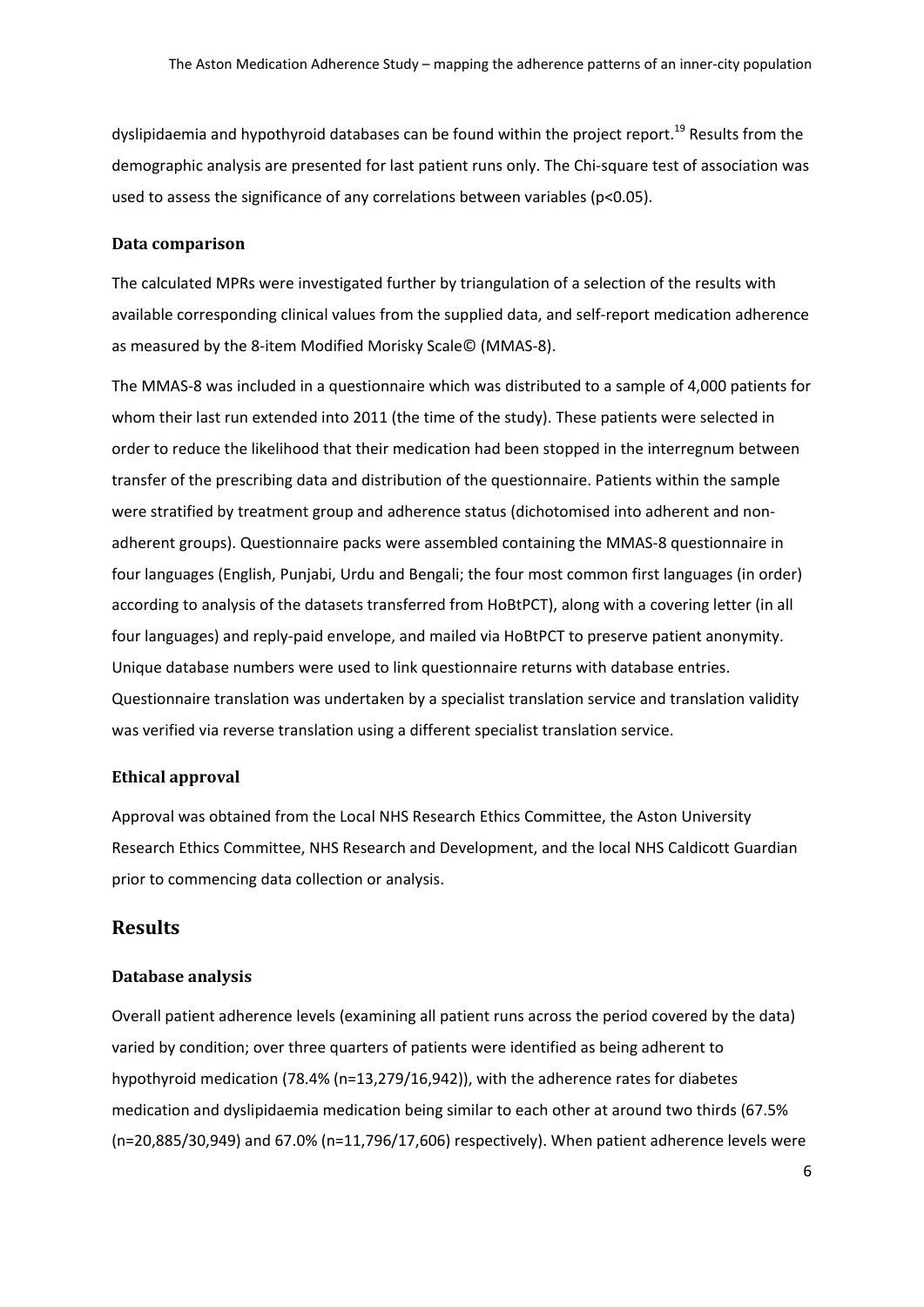limited to last patient runs (which were utilised for subsequent analysis to provide one run per relevant patient), similar patterns were observed - hypothyroid medication, 82.1% (n=4,658/5,674), diabetes medication, 68.6% (n=6,480/9,445) and dyslipidaemia medication, 71.0% (n=6,080/8,568) indicating that there were no marked differences in overall adherence levels when last medication runs were compared to all patient runs.

Further analysis was then undertaken by different demographic factors. Analysis by gender did not show any statistically significant differences between female and male patients for two conditions (diabetes, female=69.4% (n=3,165/4,558), male=69.0% (n=3,208/4,649); hypothyroid, female=82.1% (n=3,670/4,469), male=82.0% (n=988/1,205)). For dyslipidaemia medication, differences were seen between female and male patients, with female patients showing a small but statistically significant higher level of adherence (72.5% (n=2,972/4,101)) when compared to males (69.6% (n=3,108/4,467)).

Age analysis of the data indicated that for all three conditions, the proportion of adherent patients increased by age group up to the 60-69 age group (see Figure 1).

#### **Figure 1 Here**

The majority of patients within the database did not have a religion coded (or were coded for the absence of a religion, i.e. 'atheism'). In the analysis of all three databases, the large number of possible codes for religion had to be recoded into a smaller number of categories to enable suitable analysis to take place. This includes an aggregate category (termed "Less than 1%") comprising of all small groupings. The analysis is therefore based on those patients where religion (or absence of religion) was coded in the database and differences were seen between the major religious groupings (see Figure 2).

#### **Figure 2 Here**

Ethnicity analysis of the data from the diabetes database indicated statistically significant variations in adherence between the major ethnic groupings used in the analysis (diabetes, range 86.8% ("Irish"; n=112/129) to 58.3% ("African"; n=116/199); dyslipidaemia, 86.2% ("Irish"; n=133/161) to 54.1% ("African"; n=66/122); hypothyroid, 93.1% ("Irish"; n=162/174) to 70.9% ("Mixed"; n=39/55)). Statistically significant differences remained when the analysis was limited by gender and by length of run.

When considering diabetes medication, adherence rates did not vary by language spoken. However, differences were seen when the analysis was limited to females and by length of run. No statistically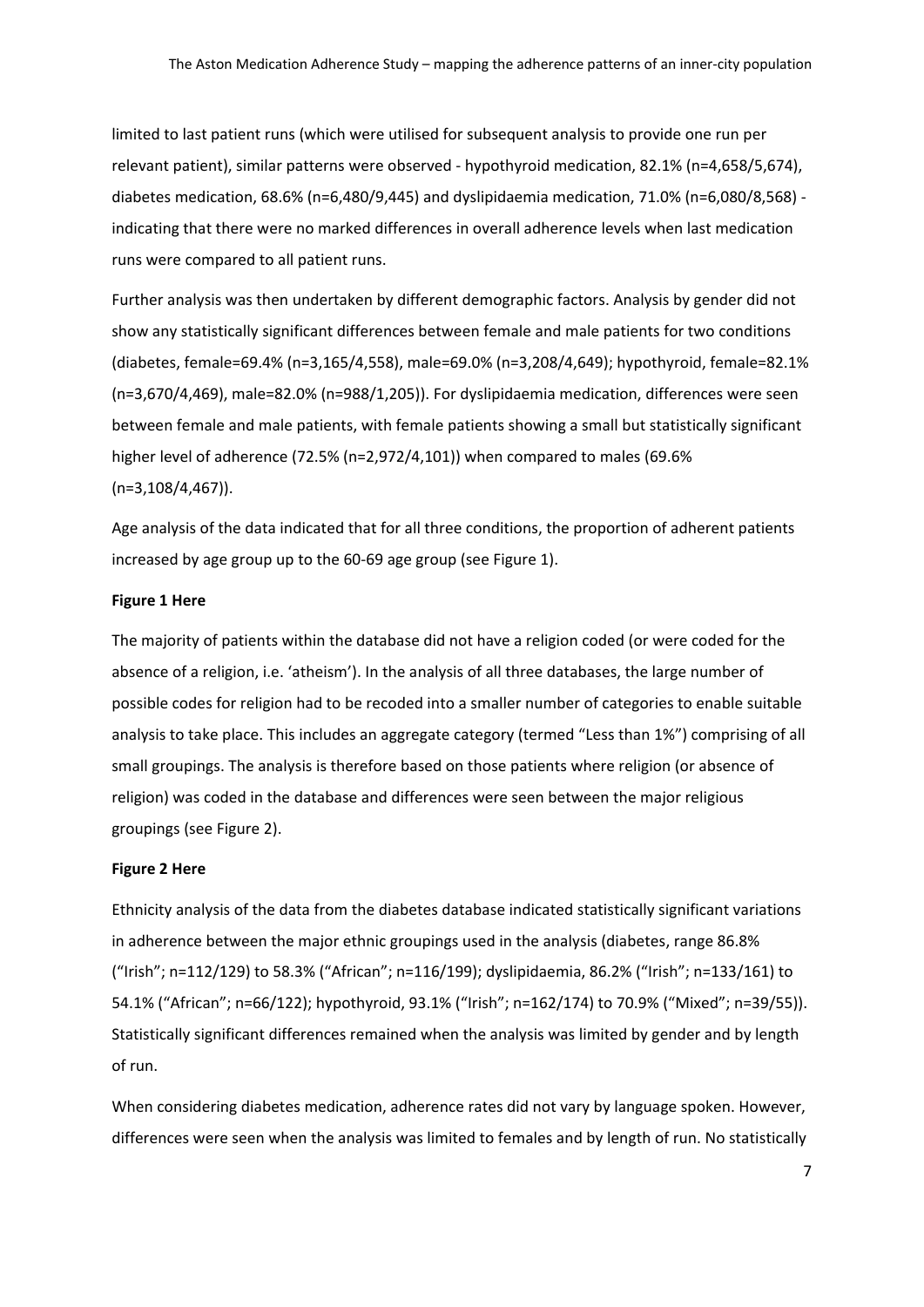significant differences were noted for the analysis of language within the dyslipidaemia database (range 73.8% ("Bengali"; n=200/271) to 69.5% ("Unknown"; n=2,105/3,027)) or when limiting by gender. However, statistically significant differences were seen when analysis by length of run was undertaken. Finally, the analysis of the hypothyroid medication indicated statistically significant differences (range 84.7% ("English"; n=1,734/2,048) to 76.6% ("Urdu"; n=308/402)), which remained when analysis was undertaken by females and runs limited to one and two years of length.

Analysis of the IMD2010 quintiles from the diabetes database compared to adherence levels indicated that in general, lower levels of adherence were observed in patients living in more deprived areas (see Figure 3).

#### **Figure 3 Here**

#### **Correlation with clinical values**

From the dataset, it was only possible to extract sufficient data for one relevant clinical value to enable comparison with the data analysis and MPR values. The total cholesterol values for patients taking simvastatin (20 mg (n=814) and 40 mg (n=2,730)) were present in sufficient quantity and in both cases, correlation ( $R^2$ =0.131 and 0.159 respectively) between percentage reduction and MPR of last medication run was observed, and analysis by Spearman's rank correlation (Kolmogorov-Smirnov for Percentage reduction and MPR of last medication run; 20 mg, p<0.0001; 40 mg, p<0.0001) indicated significance (20 mg, p<0.0001; 40 mg, p<0.0001).

Further analysis for both 20 mg and 40 mg simvastatin patients, examining the percentage adherence levels within the dichotomised groups relating to a percentage cholesterol reduction of 5% and greater and less than 5% respectively, indicated a statistically significant difference (20 mg, n=814, 77.1% compared to 45.5%; 40 mg, n=2,730, 76.2% compared to 37.7%; Chi, p<0.0001 in both cases). This difference remained when increasing to a 10% reduction (20 mg, 78.9% compared to 48.9%; 40 mg, 78.3% compared to 39.3%), a 20% reduction (20 mg, 84.1% compared to 56.3%; 40 mg, 82.4% compared to 49.2%) and a 30% reduction (20 mg, 87.5% compared to 66.9%; 40 mg, 87.3% compared to 60.2%) (n=814 (adherent, n=600; non-adherent, n=214) and n=2,730 (adherent, n=1,940; non-adherent, n=790), Chi, p<0.0001 in all cases).

#### **Correlation with self-report measure of adherence**

Results from the MMAS-8 questionnaire allowed comparison of the results from the analysis of the data (i.e. the calculation of MPRs) with a self-report measure of adherence (overall response rates: diabetes, 28.1% (n=321/1,144); dyslipidaemia, 29.4% (n=338/1,151); hypothyroid, 23.9%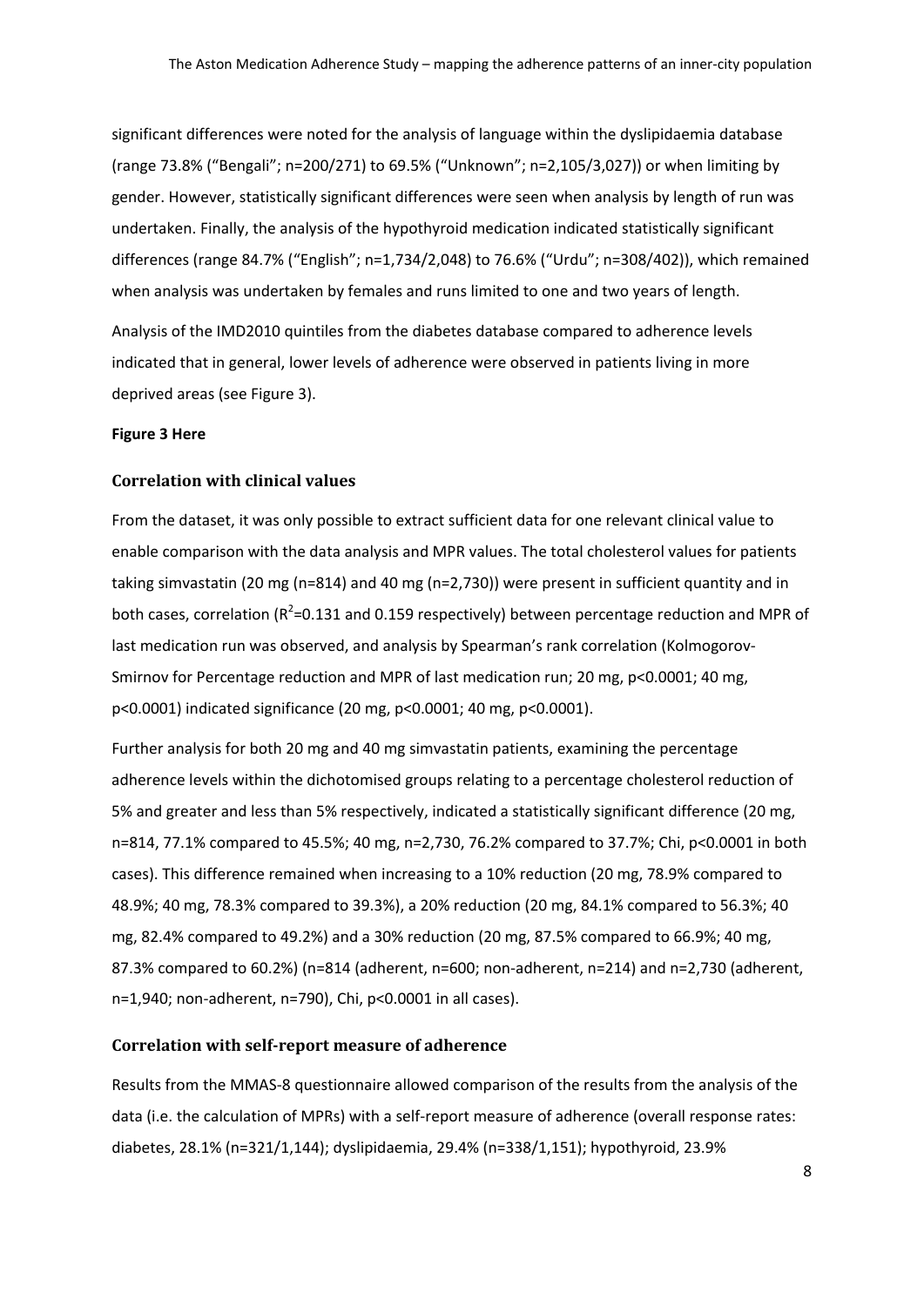(n=332/1,138)). Analysis of the questionnaires categorised patients into one of three groups: High, Medium or Low adherence. To allow for those patients categorised as Medium adherence levels to be considered as either adherent or non-adherent, two sets of analysis were undertaken. The first compared patients' dichotomised adherence status against dichotomised MMAS-8 status of either High or non-High (i.e. Medium or Low), and secondly against patients' dichotomised MMAS-8 status of Low or non-Low (i.e. High or Medium). In all cases, statistically significant correlations were seen between a patient's self-report of adherence status and the adherence status from the data analysis (see Table 1).

### **Table 1 Here**

## **Discussion**

It has been established that for patients taking oral pharmacotherapy for diabetes, dyslipidaemia and hypothyroidism, it is possible to calculate their adherence status to prescribed medication using medication issue data from general practice surgeries. These results have been found to correlate with both a self-report measure of medication adherence and analysis of clinical values from the data. Further analysis has indicated a number of patient factors indicative of lower adherence levels.

From the analysis, patients who were less than 60 years of age were likely to exhibit lower levels of adherence. Age is a factor reported as affecting adherence and in developed countries adherence to treatment by children and adolescents varies from 43% to 100% with an average of 58%.<sup>20</sup> It has also been reported that adolescents are less adherent to prescribed medication regimens than younger children.<sup>21</sup> The relationship between age and adherence is complicated but a number of studies have suggested that younger patients (those aged under 40 years<sup>22-23</sup>, under 44 years<sup>24</sup>, under 55 years<sup>25</sup>, under 60 years<sup>26</sup>, under 65 years<sup>27</sup> and those with a mean age of 52 years versus 56 years<sup>28</sup>) have lower adherence. These published findings correlate with the findings from the present study and, when considered alongside the disproportionately young population within HoBtPCT, the findings indicate that specific targeting of any healthcare intervention to patients below the age of 60 within HoBtPCT would be beneficial.

Patients coded with "Islam" as their religion were found to be less adherent to their medication than other patients in all three treatment groups. The literature exploring the effects of religious belief on adherence is sparse. A Birmingham-based study highlighted problems with medication adherence associated with the dietary requirements of Muslim patients.<sup>29</sup> A total of 64% of patients and 56% of GPs sampled either stated that Muslims could not, or were unsure as to whether Muslims could take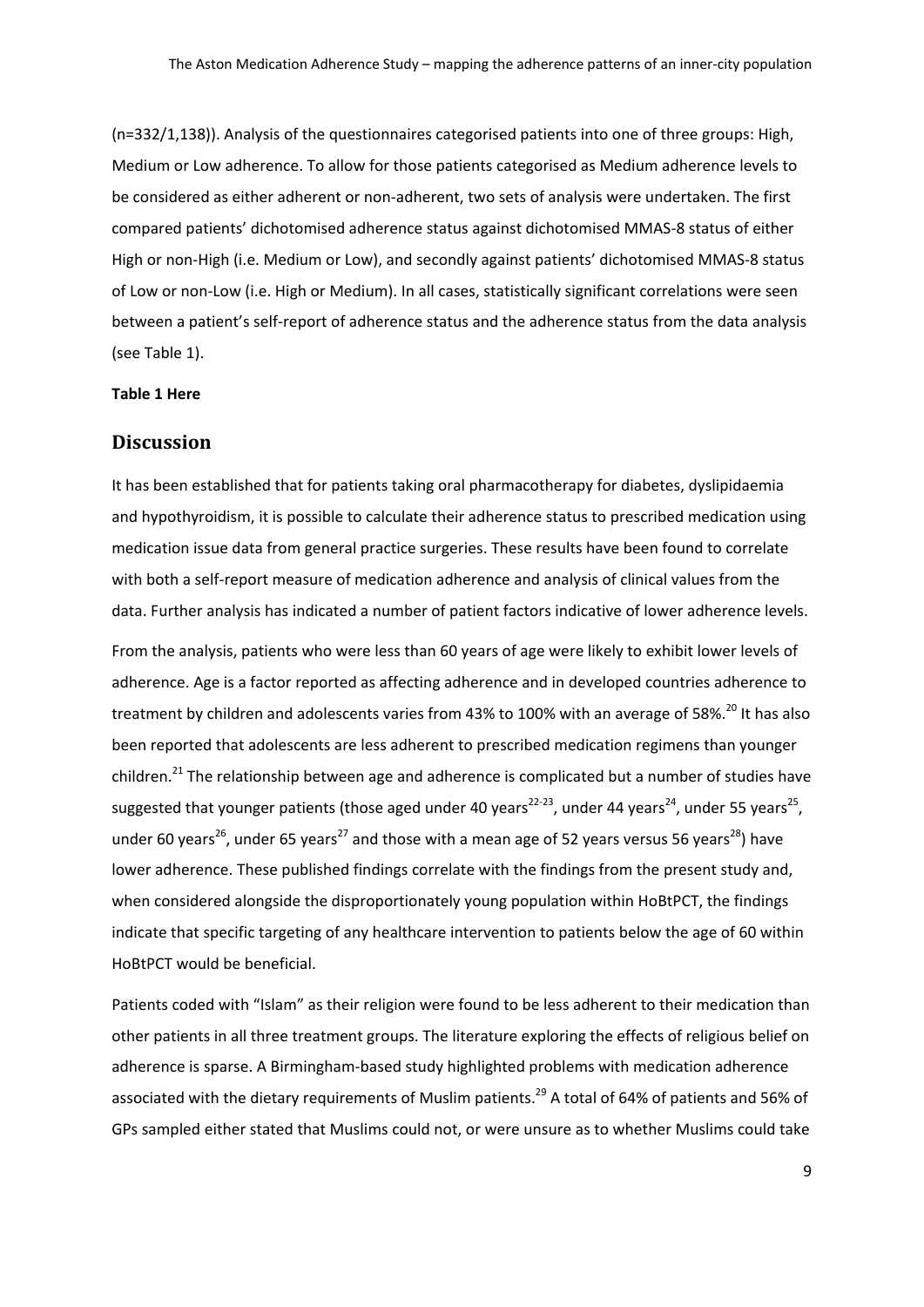haraam (i.e. non-halaal) medicines (such as those containing pork gelatine or alcohol) for treating major illnesses thus highlighting the need for further education of both Muslim patients and health care professionals on such matters. NICE Guidance highlights that an individuals' religious beliefs (i.e. fasting behaviour) may make adherence to a regimen very difficult if not impossible.<sup>1</sup> Therefore, in addition to highlighting this patient group as one which would particularly benefit from targeted intervention, we believe that this study provides important novel data relating to adherence levels across different religious groupings.

The analysis of the data relating to ethnicity revealed statistically significant differences between different ethics groups. Various studies have highlighted race as a factor that affects levels of adherence.<sup>30-32</sup> This issue assumes particular pertinence within HoBtPCT where seven out of ten of the population that HoBtPCT provides healthcare services to are black or Asian. <sup>14</sup> Lawton *et al* explored the beliefs of diabetic patients of South Asian origin living in the UK prescribed oral hypoglycaemic medicines.<sup>33</sup> These patients distrusted the healthcare systems in their countries of origin but admired the NHS. They consequently considered that the medicines available in the UK would be more efficacious than those available in their country of origin and therefore ingested reduced doses of their prescribed medications. Studies on the influence of ethnicity on adherence rates from the US suggest that black people (most commonly described in the literature as 'African Americans') are less likely to adhere to antidiabetic agents<sup>34-36</sup> and statins<sup>25, 37</sup> than white people. It would appear that the results from the present study are consistent with previously published studies and owing to the make-up of HoBtPCT's population, strengthen the need to provide targeted adherence support to certain ethnic groups.

Finally, a correlation was observed between adherence levels and socioeconomic deprivation, with those in less-deprived areas showing greater adherence levels. Lower income is a further factor that affects levels of adherence.<sup>31-32</sup> As the geographical area covered by HoBtPCT includes some of Birmingham's and England's poorest, most deprived neighbourhoods this again is an issue of salience to this research.

The AMAS has successfully demonstrated how a computerised tool can be employed to identify patients with low adherence levels to oral pharmacotherapy for the treatment of diabetes, dyslipidaemia and hypothyroidism and identify specific patient characteristic which may be indicative of lower adherence levels. Knowledge of the individual indicative factors for low adherence will help commissioners target specific support interventions to those patients most in need. However, further work is required to expand this tool into other therapeutic areas and to

10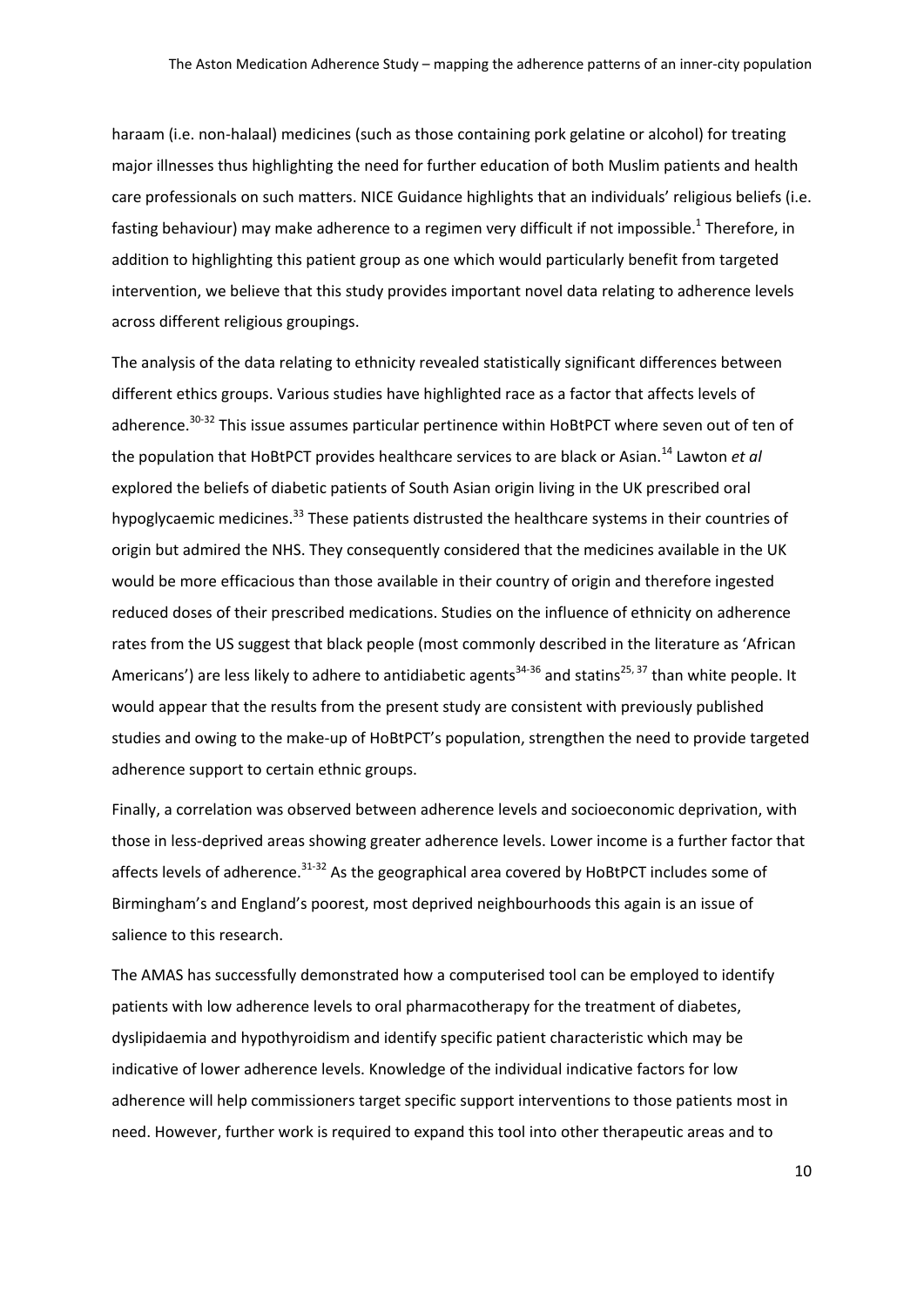understand further the complex interaction between the different factors to develop an even more in-depth understanding of the patient factors affecting adherence patterns.

## **Limitations**

The project does have a number of limitations which need to be taken into consideration when interpreting the potential impact of the results:

- The quality of the data analysis relied on the quality of the coding of the data present in the database and in the reliability of the data extraction at the PCT. Whilst the project team have no reason to doubt the quality of either, the team was not in a position to be able to check data coding quality owing to the requirement to maintain patient anonymity.
- Parts of the data manipulation relied on the interpretation of "as directed" doses and their conversion into dosage and frequency values for the calculation of individual MPRs.
- As discussed above, the specific patient demographics which have been identified as being indicators of lower adherence levels are likely to be linked rather than discreet indicators. Therefore, although each in itself is useful in assisting in the targeting of any intervention or support provided, further work is required to understand the complex interplay between the individual demographic factors.
- The model has been designed to identify a specific group of patients who are non-adherent to this medication; namely those who are collecting prescriptions for their medication at a minimum frequency. Therefore, the figures for adherence levels within the populations examined have not taken into consideration low or non-adherence arising from other parts of the medication supply chain.

# **Conclusion**

Using currently available aggregated data from GP prescribing systems, it is possible to develop a computerised tool to calculate individual patient MPRs for oral pharmacotherapy for the treatment of diabetes, dyslipidaemia and hypothyroidism. The effectiveness of the developed methodology has been validated by triangulation with both a self-report measure of adherence and through the analysis of specific clinical values.

The developed tool has been employed to examine the adherence levels and patterns of HoBtPCT patients who take oral pharmacotherapy for the treatment of diabetes, dyslipidaemia and hypothyroidism. This analysis has identified specific patient demographics which can be used as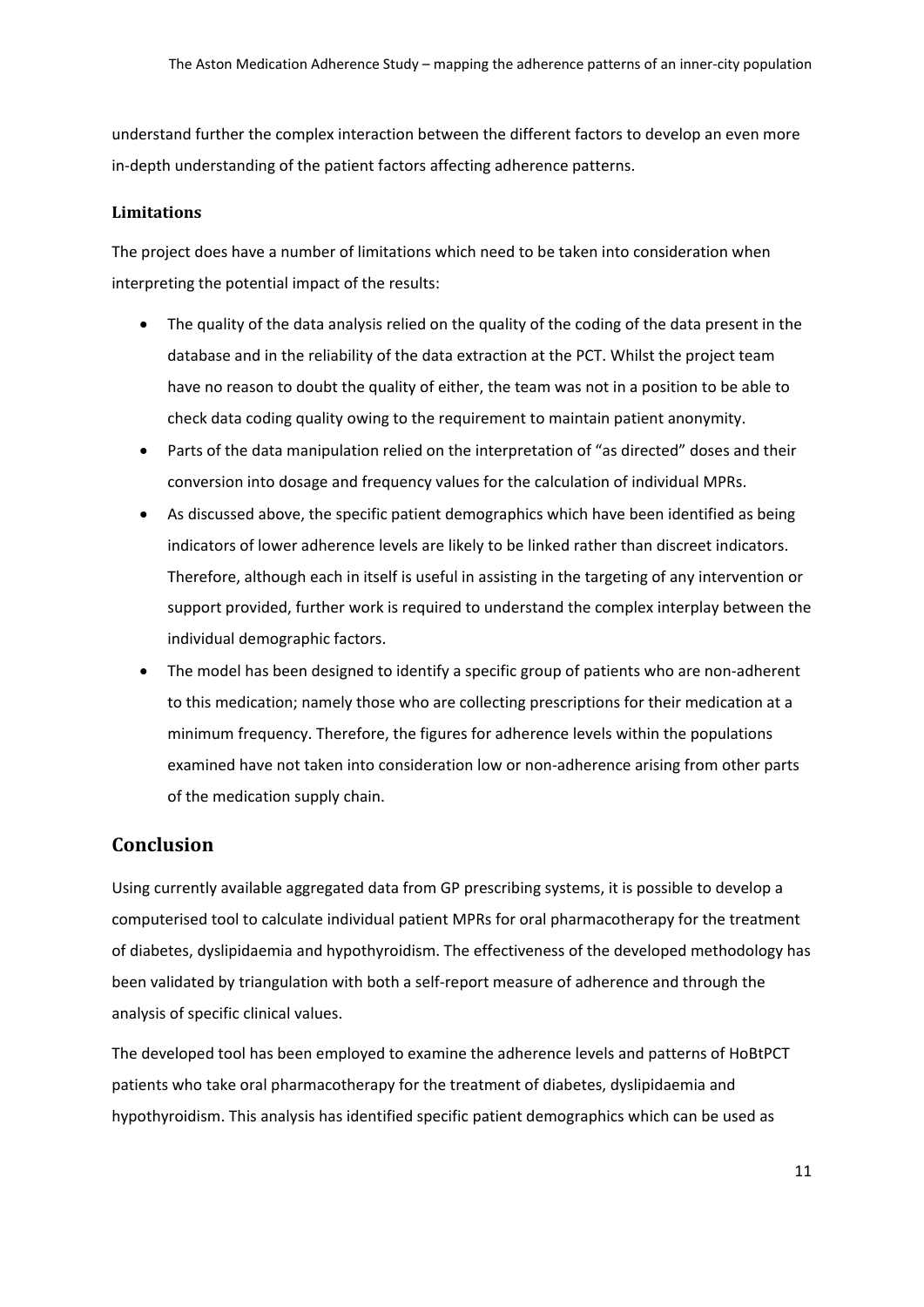indicators of potential low adherence and has highlighted specific patient groups to target with any support interventions. These groups are:

- Patients younger than 60 years of age.
- Patients whose religion is coded as 'Islam'.
- Patients whose ethnicity is coded as one of the Asian groupings or coded as 'Caribbean', 'Other Black' and 'African'.
- Patients whose primary language is coded as Urdu or Bengali.
- Patients whose postcodes indicate that they live within the most socioeconomically deprived areas of HoBtPCT.

Awareness of these individual patient factors will to enable the targeting of interventional support within HoBtPCT.

4,264 Words

# **Acknowledgements**

The authors are grateful to a range of individuals and organisations that made the project possible. In particular, the authors would like to highlight Jane E Harvey (Research Pharmacist), Alpa Patel (Research Administrator) and John Williams (Database analyst). In addition, the authors are grateful to members for the Project Steering Group. Thanks are offered to Professor Donald Morisky for permitting the use of the Modified Morisky Scale (MMAS-8) and the information provided regarding translation of this questionnaire. Further details on the individuals and organisations that helped with the study can be found within the project report.<sup>19</sup>

# **Funding**

The authors are grateful to the Heart of Birmingham teaching Primary Care Trust R&D Programme (which is now part of NHS Birmingham and Solihull) for providing funding for the study.

# **Conflicts of Interest**

The authors have no conflicts of interest to declare.

## **References**

1. Nunes V, Neilson J, O'Flynn N, Calvert N, Kuntze S, Smithson H, et al. Clinical Guidelines and Evidence Review for Medicines Adherence: involving patients in decisions about prescribed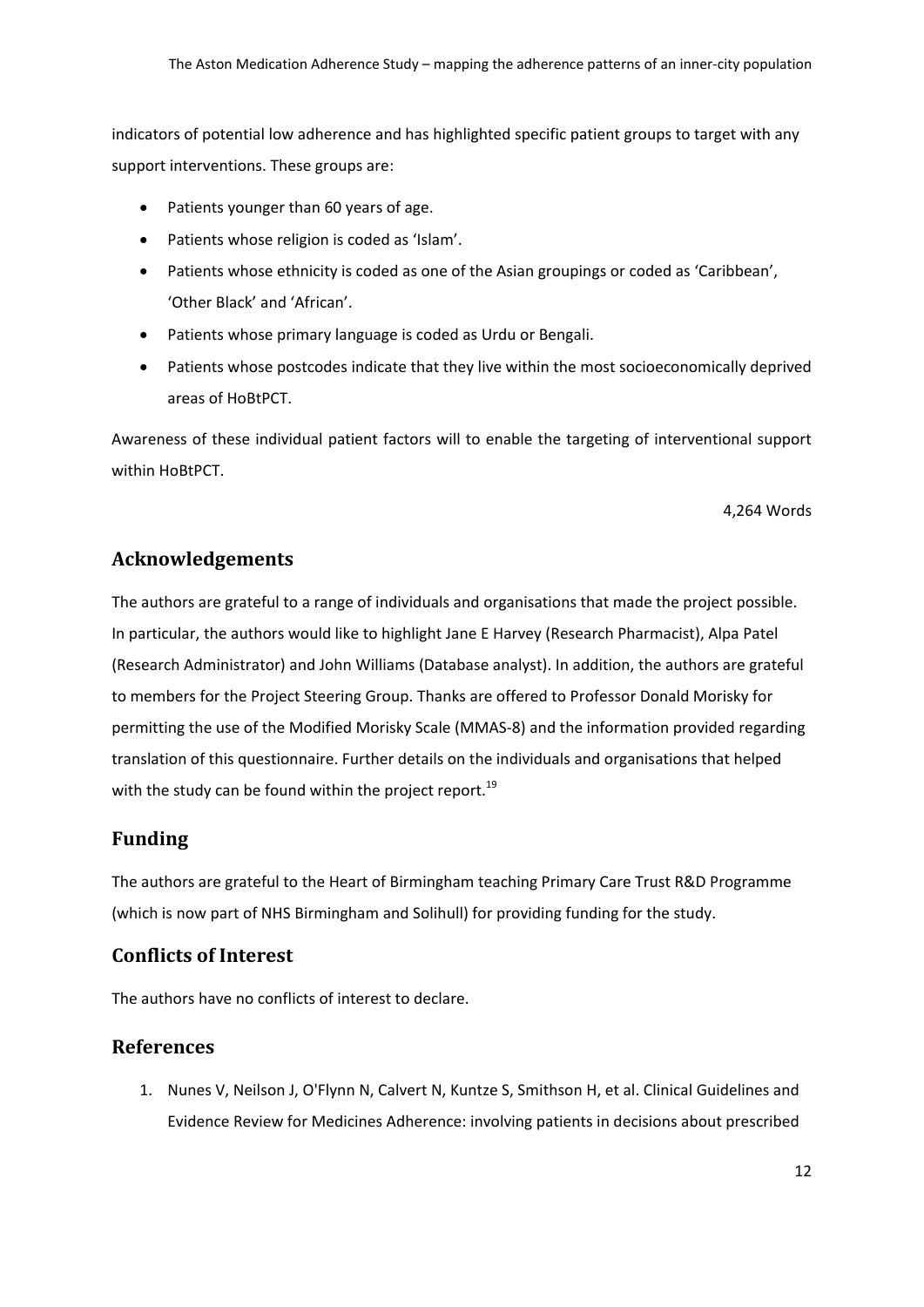medicines and supporting adherence London, National Collaborating Centre for Primary Care and Royal College of General Practitioners; 2009.

- 2. Horne R, Weinman J, Barber N, Elliot R, Morgan M. Concordance, adherence and compliance in medicine-taking: Report for the National Co-ordinating Centre for NHS Service Delivery and Organisation R & D; 2005.
- 3. Cramer JA, Mattson RH. Monitoring compliance with antiepileptic drug therapy. In Cramer JA, Spilker B. (Eds.). Patient compliance in medical practice and clinical trials. New York, Raven Press; 1991. ISBN: 978-0-88167-735-5.
- 4. Spector SL, Kinsman R, Mawhinney H, Siegel SC, Rachelefsky GS, Katz RM, et al. Compliance of patients with asthma with an experimental aerosolized medication: implications for controlled clinical trials. J Allergy Clin Immunol. 1986;77:65-70.
- 5. Straka RJ, Fish JT, Benson SR, Suh JT. Patient self-reporting of compliance does not correspond with electronic monitoring: an evaluation using isosorbide dinitrate as a model drug. Pharmacotherapy. 1997;17:126-32.
- 6. Zeller A, Ramseier E, Teagtmeyer A, Battegay E. Patients' self-reported adherence to cardiovascular medication using electronic monitors as comparators. Hypertens Res. 2008;31:2037-43.
- 7. Andrade SE, Kahler KH, Frech F, Chan KA. Methods for evaluation of medication adherence and persistence using automated databases. Pharmacoepidemiology and Drug Safety. 2006;15(8):565-74.
- 8. Copher, R., Buzinec, P, Zarotsky V, Kazis L, Iqbal SU, Macarios D. Physician perception of patient adherence compared to patient adherence of osteoporosis medications from pharmacy claims. Curr Med Res Opin. 2010;26;777-85.
- 9. Vermeire E, Hearnshaw H, Van Royen P, Denekens J. Patient adherence to treatment: three decades of research. A comprehensive review. J Clin Pharm Ther. 2001;26:331-42.
- 10. Mabotuwana T, Warren J, Harrison J, Kenealy T. What can primary care prescribing data tell us about individual adherence to long-term medication?-comparison to pharmacy dispensing data. Pharmacoepidemiol Drug Saf. 2009;18:956-64.
- 11. Farley J, Hines S, Musk A, Ferrus S, Tepper V. Assessment of adherence to antiviral therapy in HIV-infected children using the Medication Event Monitoring System, pharmacy refill, provider assessment, caregiver self-report, and appointment keeping. J Acquir Immune Defic Syndr. 2003;33:211-8.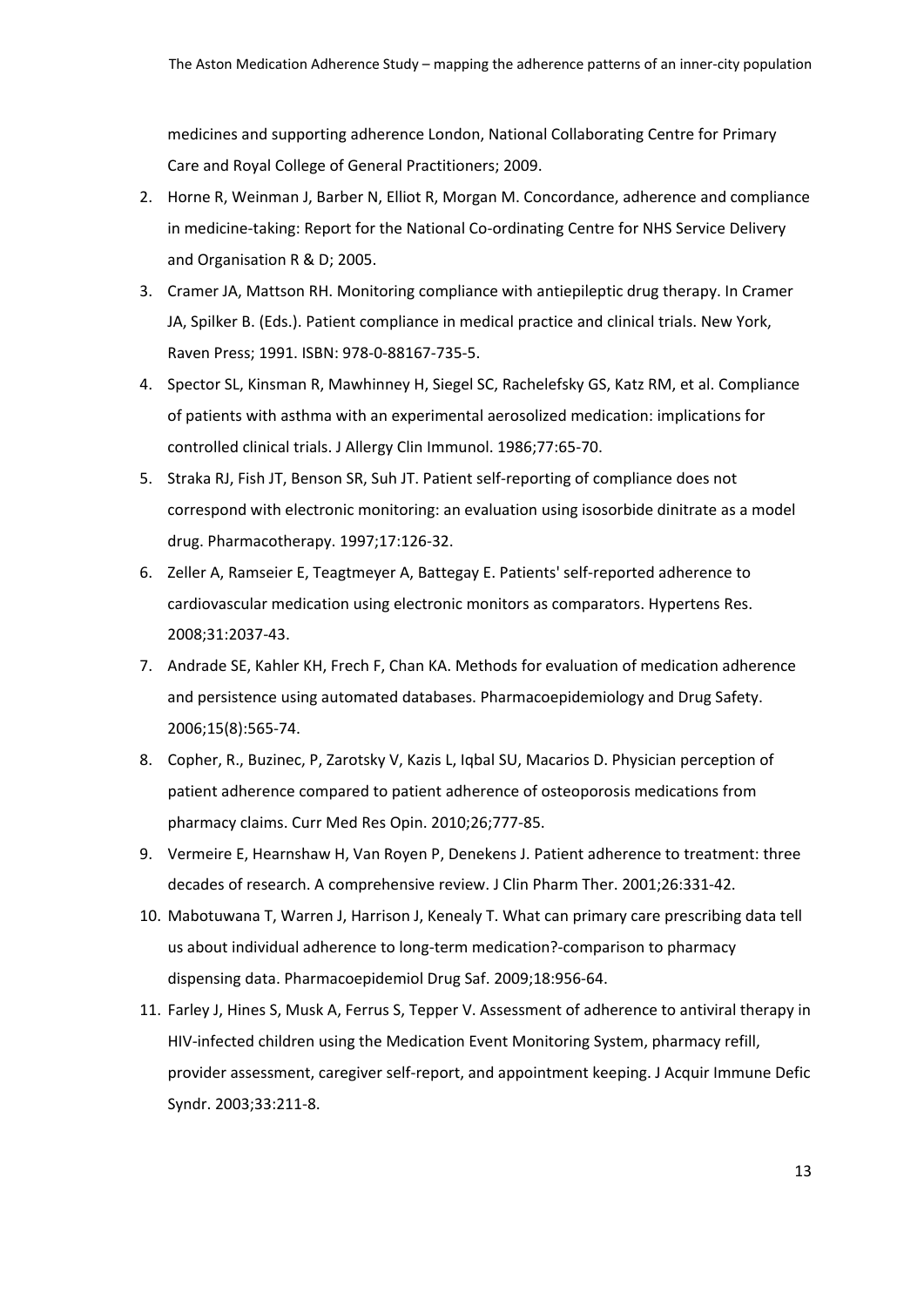- 12. Haynes RB, Ackloo E, Sahota N, McDonald HP, Yao X. Interventions for enhancing medication adherence. Cochrane Database of Systematic Reviews 2008, Issue 2. Art. No.: CD000011.
- 13. World Health Organisation. Adherence to long-term therapies: Evidence for action. Geneva; 2003.
- 14. Heart of Birmingham teaching Primary Care Trust. Annual Report 2009-10. Birmingham; 2010.
- 15. Heart of Birmingham teaching Primary Care Trust. Public Health Report 2009-10. Birmingham; 2010.
- 16. Office for National Statistics. 2001 Census: Census Area Statistics: Religion: Heart of Birmingham (Primary Care Organisation); 2012. Available from: [http://www.neighbourhood.statistics.gov.uk/dissemination/LeadTableView.do?a=7&b=605](http://www.neighbourhood.statistics.gov.uk/dissemination/LeadTableView.do?a=7&b=6059385&c=Heart+of+Birmingham&d=20&e=16&g=370417&i=1001x1003x1004&m=0&r=1&s=1337349979522&enc=1&dsFamilyId=95) [9385&c=Heart+of+Birmingham&d=20&e=16&g=370417&i=1001x1003x1004&m=0&r=1&s=1](http://www.neighbourhood.statistics.gov.uk/dissemination/LeadTableView.do?a=7&b=6059385&c=Heart+of+Birmingham&d=20&e=16&g=370417&i=1001x1003x1004&m=0&r=1&s=1337349979522&enc=1&dsFamilyId=95) [337349979522&enc=1&dsFamilyId=95](http://www.neighbourhood.statistics.gov.uk/dissemination/LeadTableView.do?a=7&b=6059385&c=Heart+of+Birmingham&d=20&e=16&g=370417&i=1001x1003x1004&m=0&r=1&s=1337349979522&enc=1&dsFamilyId=95) (accessed June 3rd 2013).
- 17. Health Protection Agency. HPA Profile Heart of Birmingham Teaching; 2012. Available from: <http://www.hpa.org.uk/web/HPAweb&Page&HPAwebAutoListDate/Page/1278943964293> (accessed April 18th 2012).
- 18. Krousel-Wood M, Islam T, Webber L, Re R, Morisky D, Muntner P. New medication adherence scale versus pharmacy fill rates in seniors with hypertension. Am J Manag Care. 2009;15:59-66.
- 19. Langley C, Bush J, Harvey J, Patel A, Marriott J. Establishing the extent of patient nonadherence to prescribed medication in the Heart of Birmingham teaching Primary Care Trust (HoBtPCT). The Aston Medication Adherence Study (AMAS). Report commissioned by the Heart of Birmingham teaching Primary Care Trust; 2012.
- 20. Burkhart P, Dunbar-Jacob J. Adherence research in the pediatric and adolescent populations: A decade in review. In Hayman L, Mahom M, Turner R. (Eds.). Chronic illness in children: An evidence-based approach. New York, Springer; 2002. ISBN: 978-0-82613-856-9.
- 21. Fotheringham M J, Sawyer MG. Adherence to recommended medical regimens in childhood and adolescence. J Paediatr Child Health. 1995;31:72-8.
- 22. Morris AB, LI J, Kroenke K, Bruner-England TE, Young JM, Murray MD. Factors associated with drug adherence and blood pressure control in patients with hypertension. Pharmacotherapy. 2006;26:483-92.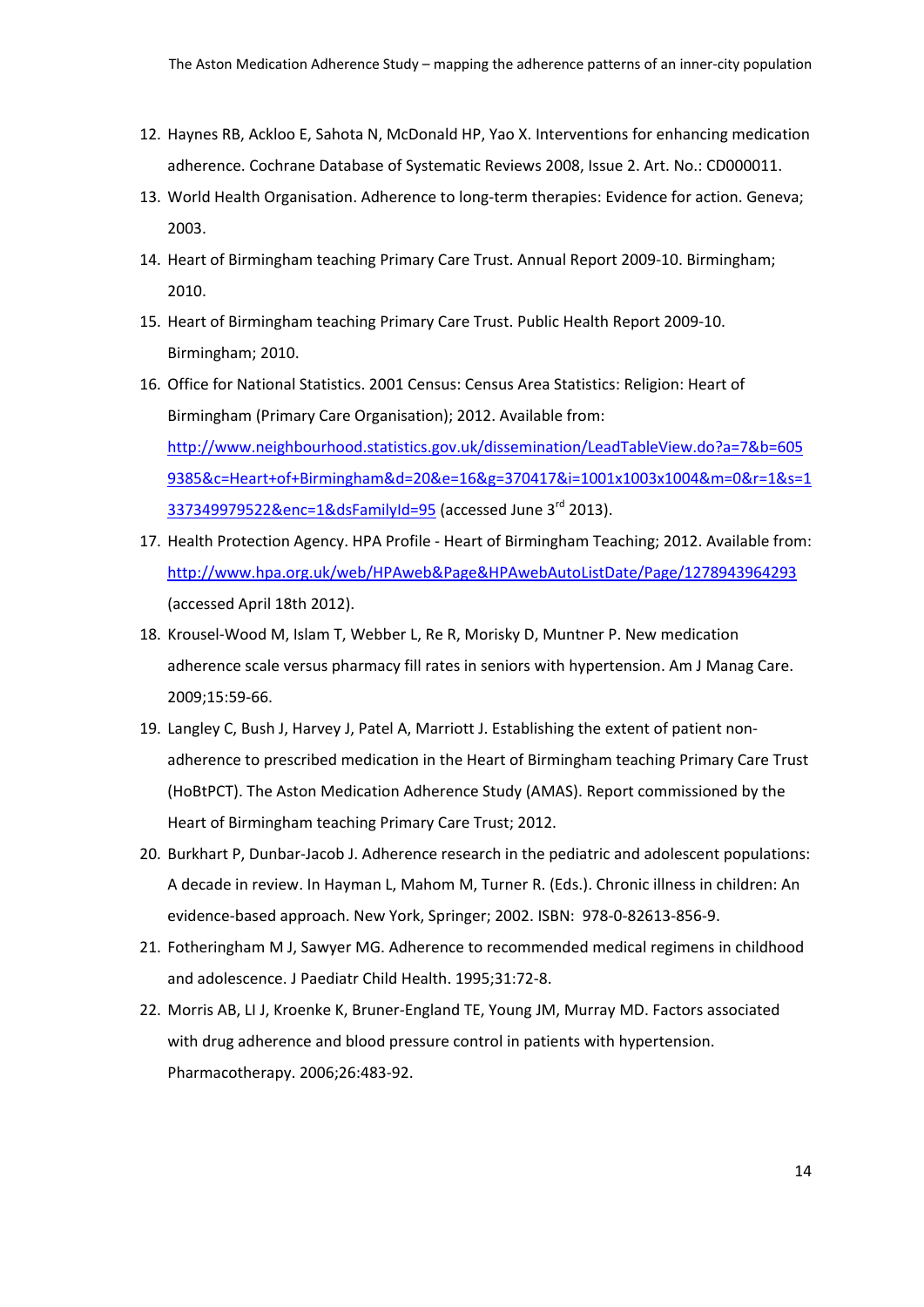- 23. Shaya FT, Du D, Gbarayor CM, Frech-Tamas F, Lau H, Weir, MR. Predictors of compliance with antihypertensive therapy in a high-risk medicaid population. J Natl Med Assoc. 2009;101:34-9.
- 24. Walker EA, Molitch M, Kramer MK, Kahn S, Ma Y, Edelstein S, Smith K, et al. Adherence to preventive medications: predictors and outcomes in the Diabetes Prevention Program. Diabetes Care. 2006;29:1997-2002.
- 25. Charles H, Good CB, Hanusa BH, Chang CC, Whittle J. Racial differences in adherence to cardiac medications. J Natl Med Assoc. 2003;95:17-27.
- 26. Briesacher BA, Andrade SE, Fouayzi H, Chan KA. Comparison of drug adherence rates among patients with seven different medical conditions. Pharmacotherapy. 2008;28:437-43.
- 27. Natarajan N, Putnam RW, Yip AM, Frail D. Family practice patients' adherence to statin medications. Can Fam Physician. 2007;53:2144-5.
- 28. Rozenfeld Y, Hunt JS, Plauschinat C, Wong KS. Oral antidiabetic medication adherence and glycemic control in managed care. Am J Manag Care. 2008;14:71-5.
- 29. Bashir A, Asif M, Lacey FM, Langley CA, Marriott JF, Wilson KA. Concordance in Muslim Patients in Primary Care. Int J Pharm Pract. 2001;9;R78.
- 30. Nichol MB, Knight TK, Wu J, Tang SS, Cherry SB, Benner JS, Hussein M. Transition Probabilities and Predictors of Adherence in a California Medicaid Population Using Antihypertensive and Lipid-Lowering Medications. Value Health. 2009;12(4):544-50.
- 31. Schectman JM, Bovbjerg VE, Voss JD. Predictors of medication-refill adherence in an indigent rural population. Med Care. 2002;40:1294-300.
- 32. Wu JR, Moser DK, Chung ML, Lennie TA. Predictors of medication adherence using a multidimensional adherence model in patients with heart failure. J Card Fail. 2008;14:603- 14.
- 33. Lawton J, Ahmad N, Hallowell N, Hanna L, Douglas M. Perceptions and experiences of taking oral hypoglycaemic agents among people of Pakistani and Indian origin: qualitative study. BMJ. 2005;330:1247.
- 34. Shenolikar RA, Balkrishnan R, Camacho FT, Whitmire JT, Anderson RT. Race and medication adherence in Medicaid enrollees with type-2 diabetes. J Natl Med Assoc. 2006;98:1071-7.
- 35. Trinacty CM, Adams AS, Soumerai SB, Zhang F, Meigs JB, Piette JD, et al. Racial differences in long-term adherence to oral antidiabetic drug therapy: a longitudinal cohort study. BMC Health Serv Res. 2009;9:24.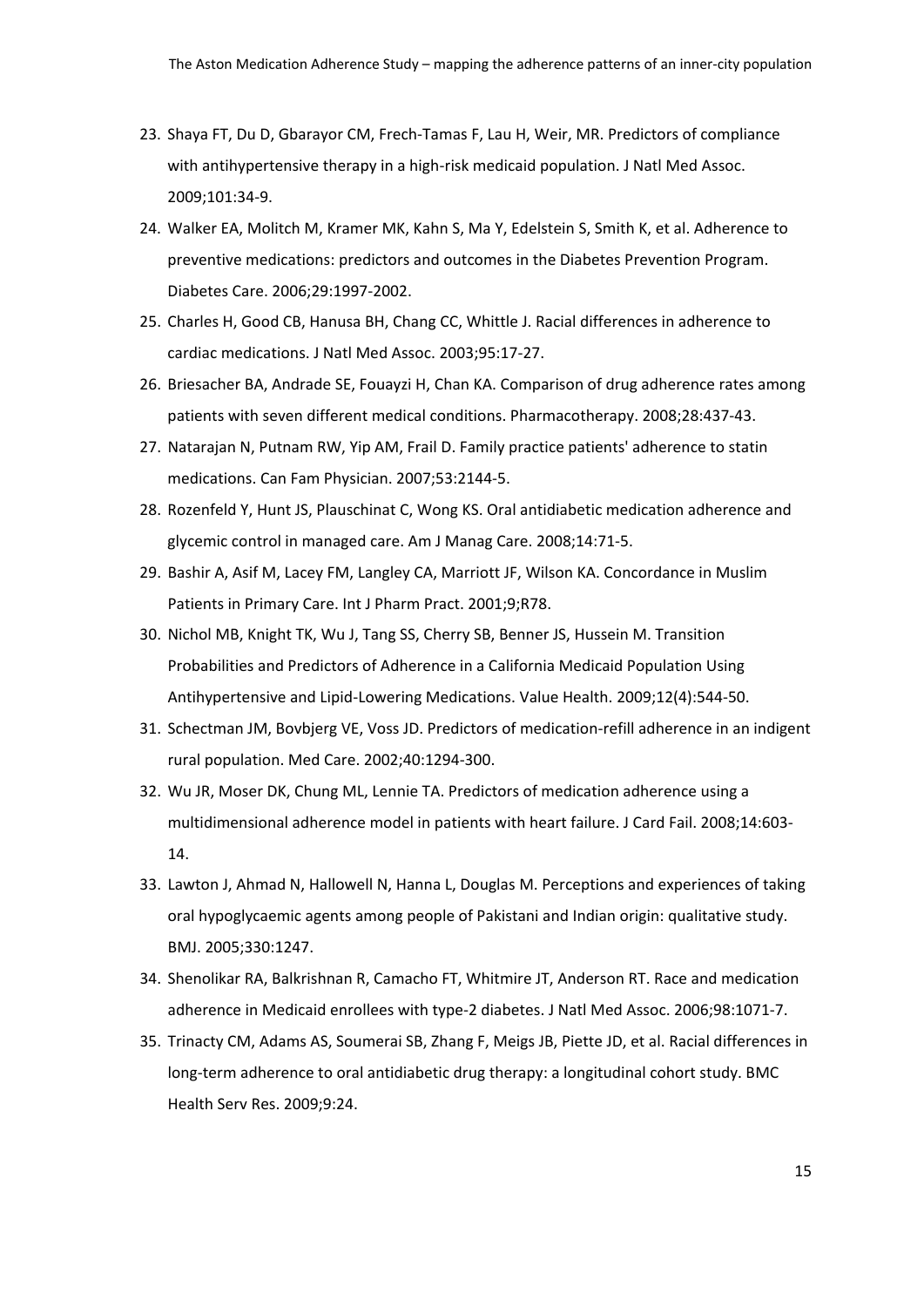- 36. Adams AS, Trinacty CM, Zhang F, Kleinman K, Grant RW, Meigs JB., et al. Medication adherence and racial differences in A1C control. Diabetes Care. 2008;31:916-21.
- 37. Benner JS, Glynn RJ, Mogun H, Neumann PJ, Weinstein MC, Avorn J. Long-term persistence in use of statin therapy in elderly patients. JAMA. 2002;288:455-61.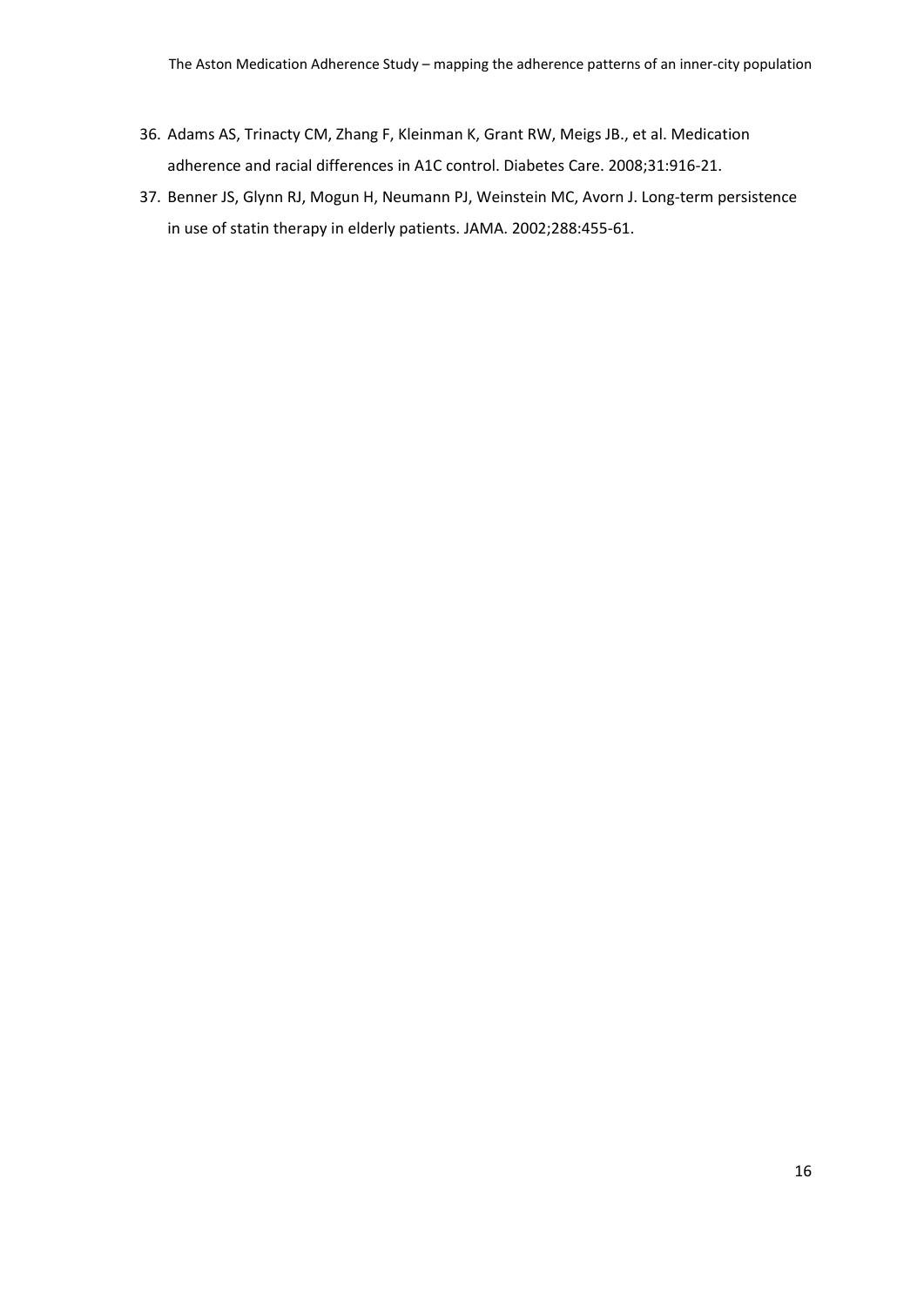# **Figures**



<span id="page-19-0"></span>**Figure 1: Adherence patterns by age group[a](#page-19-1)**

<span id="page-19-1"></span><sup>&</sup>lt;sup>a</sup> Within [Figure 1,](#page-19-0) for diabetes medication, adherence levels increase from around a half (49.4% (n=44/89)) for the 18-29 age group to around 73% (73.4% (n=1,470/2,004)) for the 60-69 age group. For dyslipidaemia medication, adherence levels were around half (50.9% (n=28/55)) for the 18-29 age group, increasing to around three-quarters (76.6% (n=1,530/1,998)) for the 60-69 age group. For hypothyroid medication, adherence levels were around two-thirds (65.8% (n=287/436)) for the 18-29 age group, increasing to around nine-tenths (89.3% (n=891/998)) for the 60-69 age group. For all three conditions, statistically significant differences remained when the analysis was limited by gender and by length of run.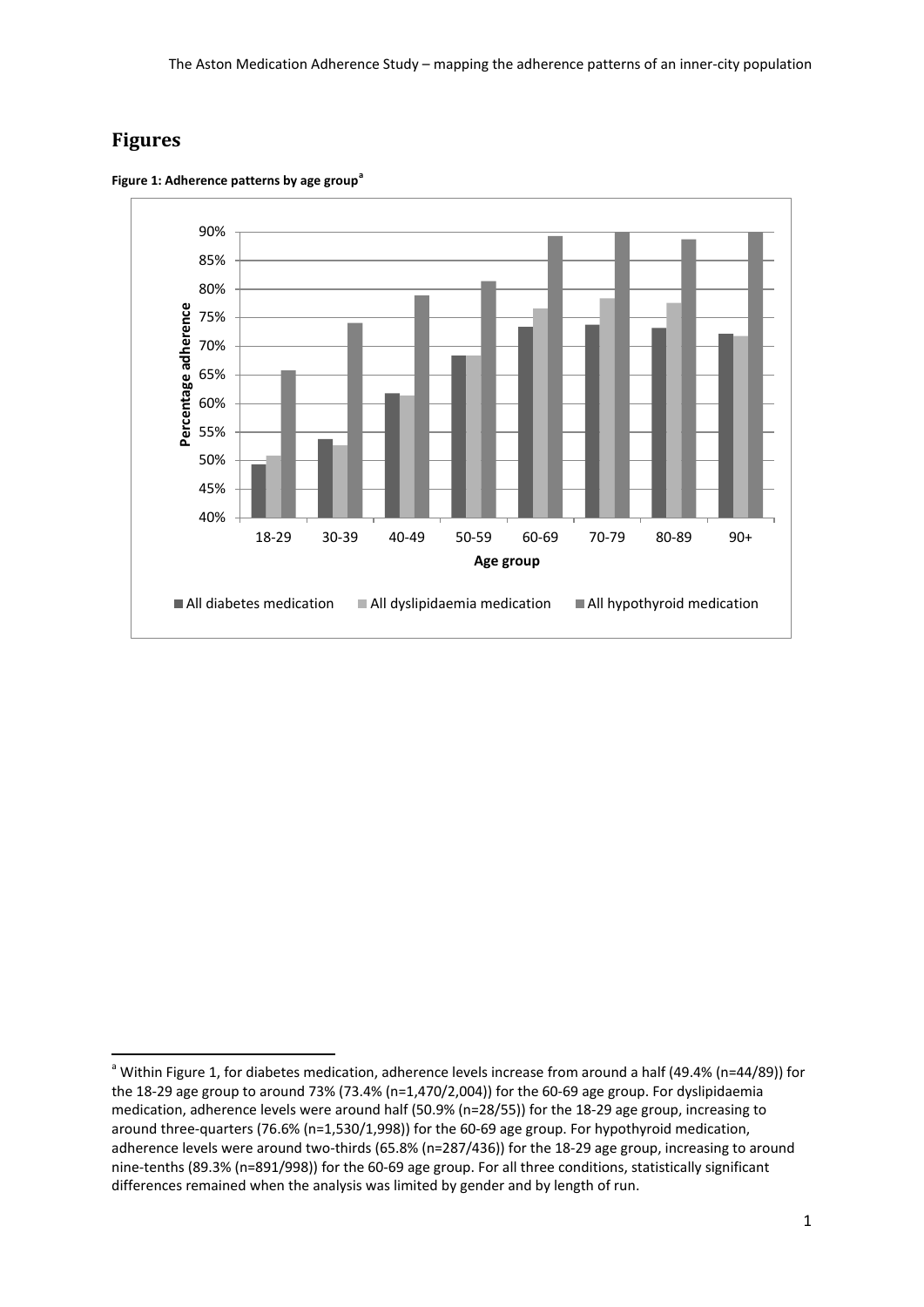

**Figure 2: Adherence patterns by religious group[b](#page-19-1)**

<span id="page-20-0"></span><sup>&</sup>lt;sup>b</sup> Within Figure 2, for diabetes medication, adherence ranged from 83.0% ("Less than 1%"; n=39/47) to 67.5% ("Islam"; n=1,664/2,465). For dyslipidaemia medication adherence ranged from 79.7% ("Protestant"; n=419/526) to 68.0% ("Less than 1%"; n=34/50). For hypothyroid medication, adherence ranged from 88.6% ("Protestant"; n=226/255) to 78.3% ("Islam"; n=791/1,010). For all three conditions, significant differences were seen between the "Islam" group when compared to each other individual religious grouping. Statistically significant differences remained for all three conditions when the analysis was limited by gender (only female for hyperthyroid) and by length of run (only up to greater than two years for diabetes medication).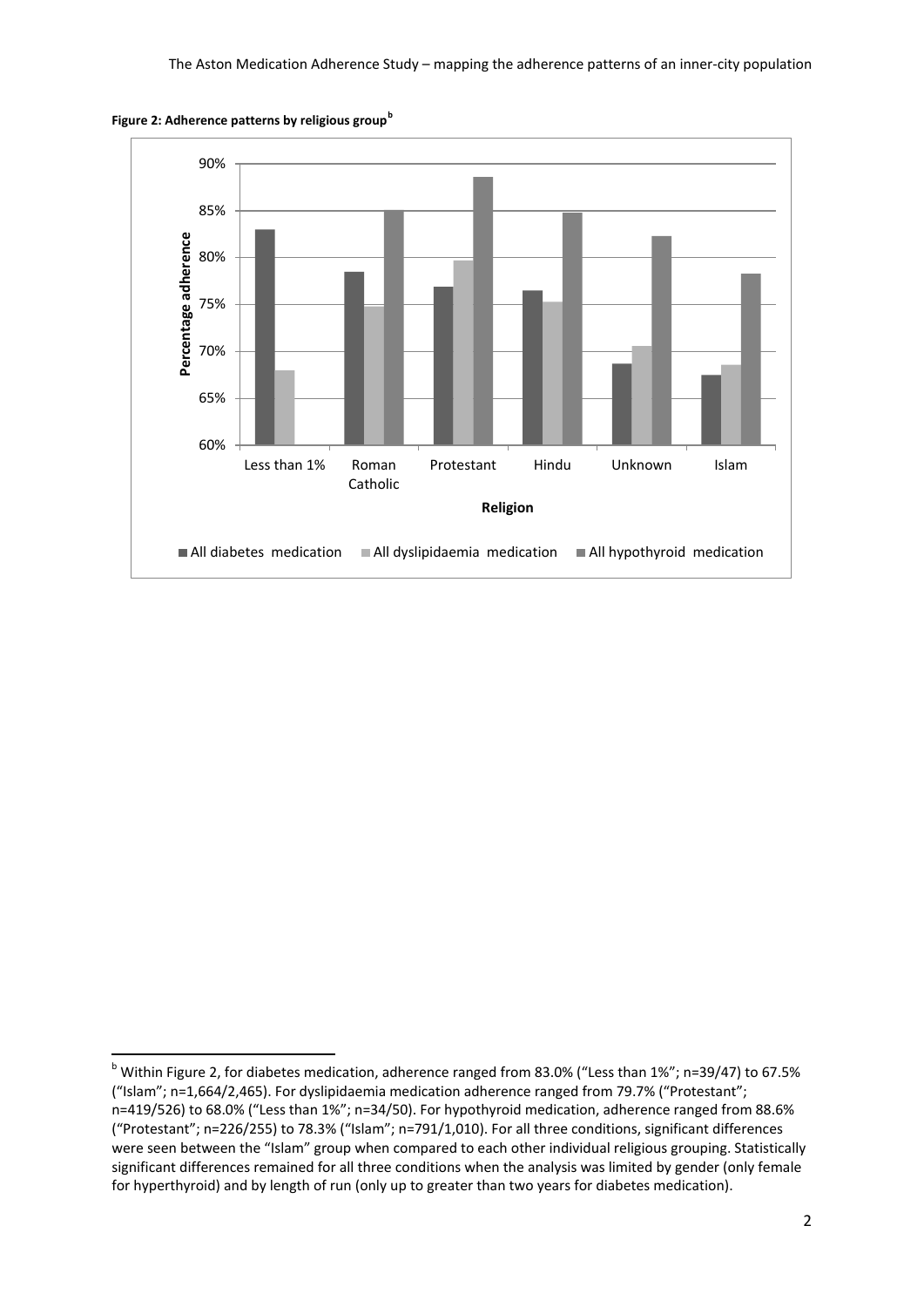

**Figure 3: Adherence patterns by IMD2010 quintile (Quintile 1 least deprived – Quintile 5 most deprived)[c](#page-20-0)**

<span id="page-21-0"></span> $\degree$  Within Figure 3, for diabetes medication, adherence ranged from 74.7% (quintile 2; n=694/929) to 67.6% (quintile 5; n=3,299/4,877). For dyslipidaemia medication, adherence levels ranged from 77.0% (quintile 1; n=268/348) to 69.1% (quintile 5; n=2,616/3,784). For hypothyroid medication, adherence ranged from 86.6% (quintile 1; n=253/292) to 79.4% (quintile 5; n=1,841/2,318). For all three conditions, statistically significant differences remained when the analysis was limited by gender and by length of run.